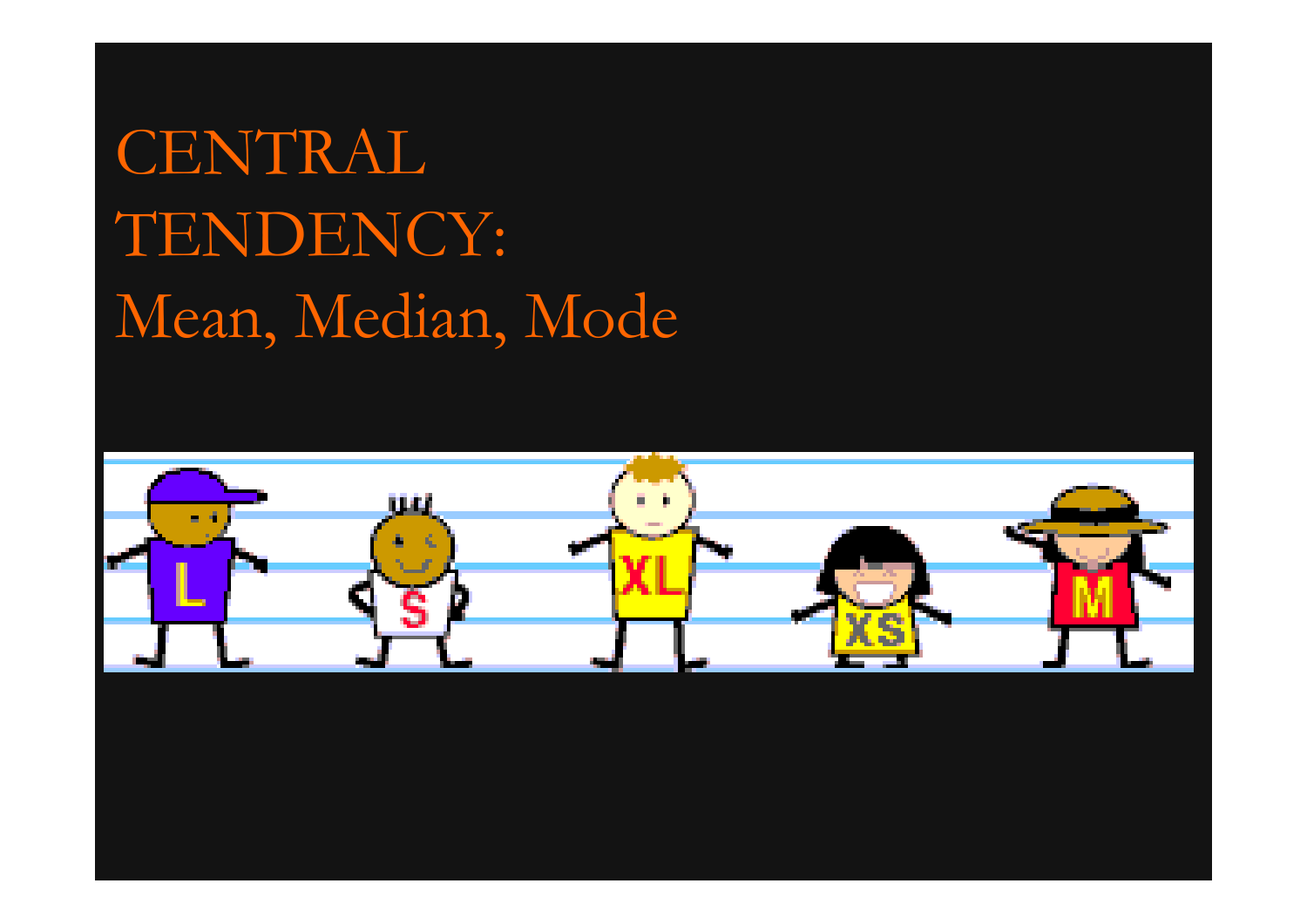## New Statistical Notation



The symbol  $\Sigma$  means to sum (add) the scores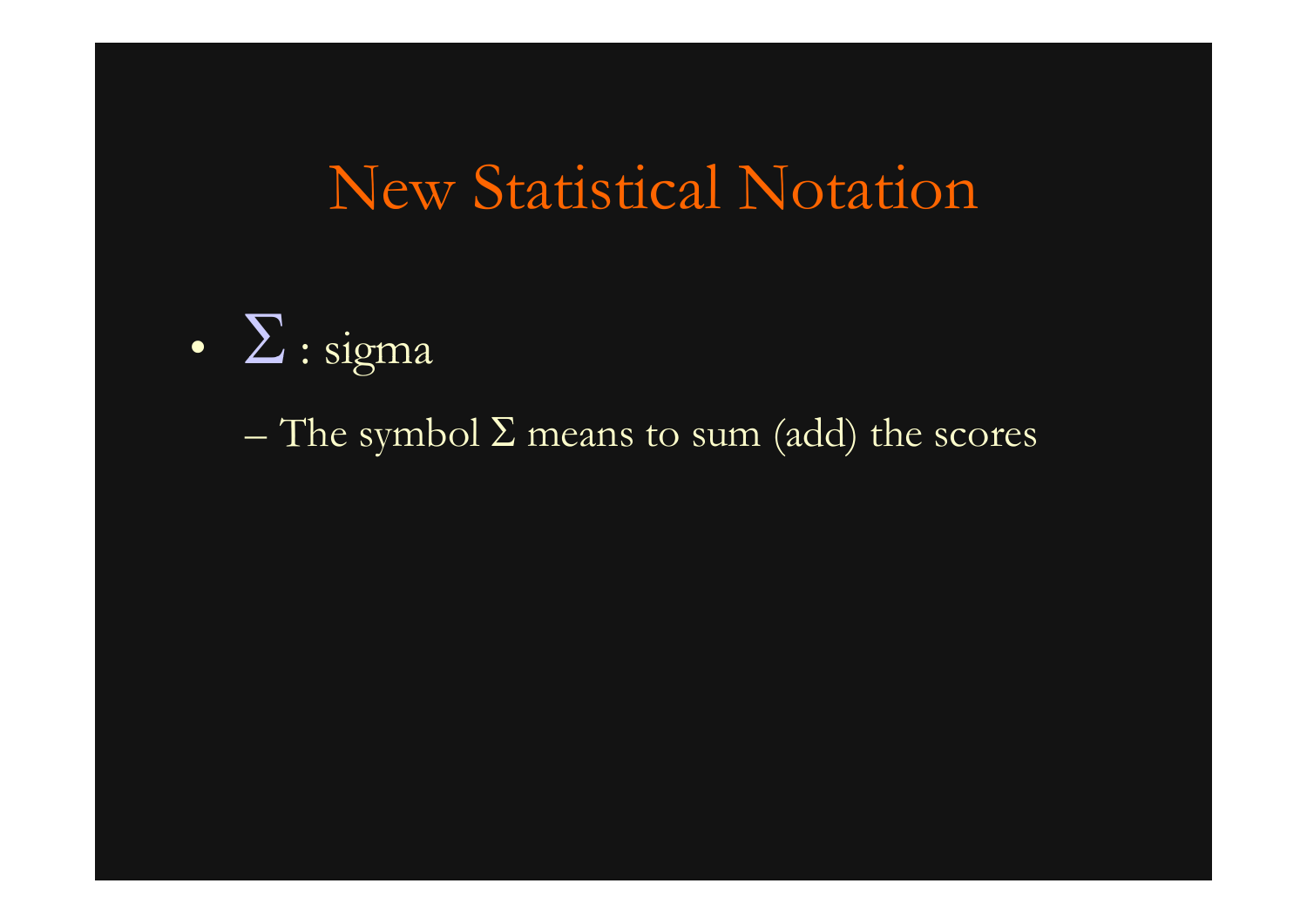**Central Tendency**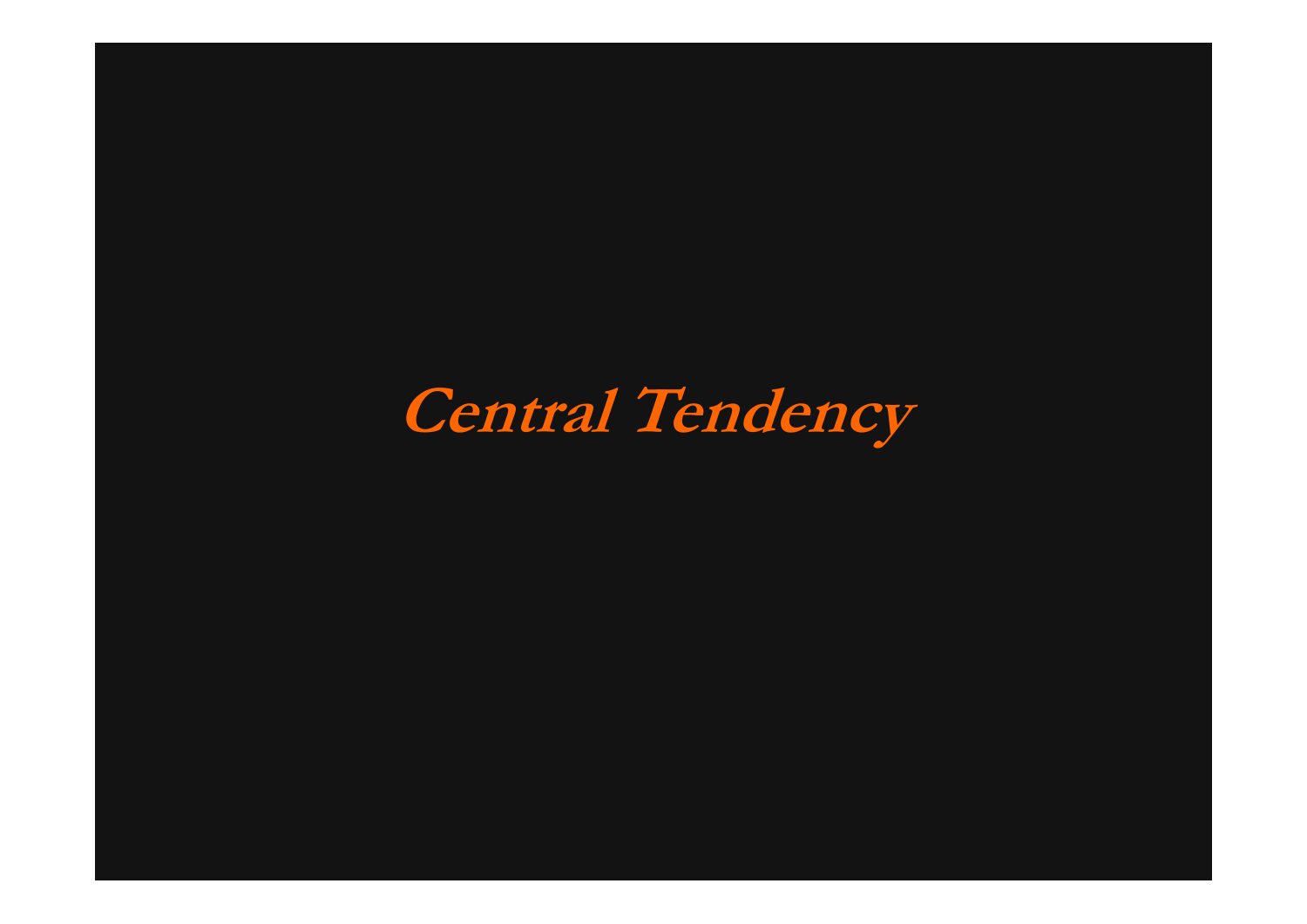#### What Is Central Tendency?

• A score that indicates where the *center* of the distribution *tends* to be located.

• Tells us about the shape and nature of the distribution.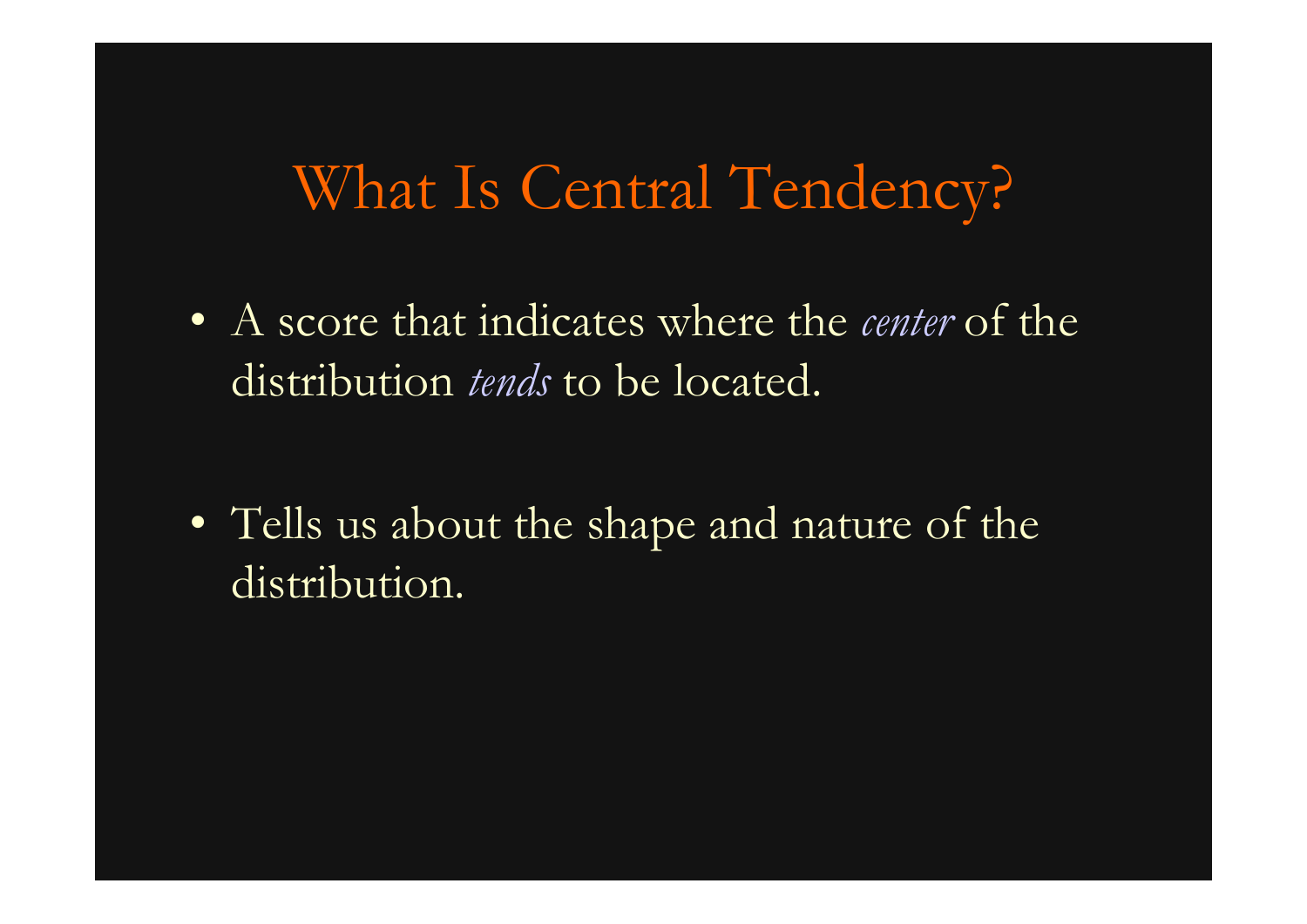## Measures of Central Tendency

- Mode
- Median

• Mean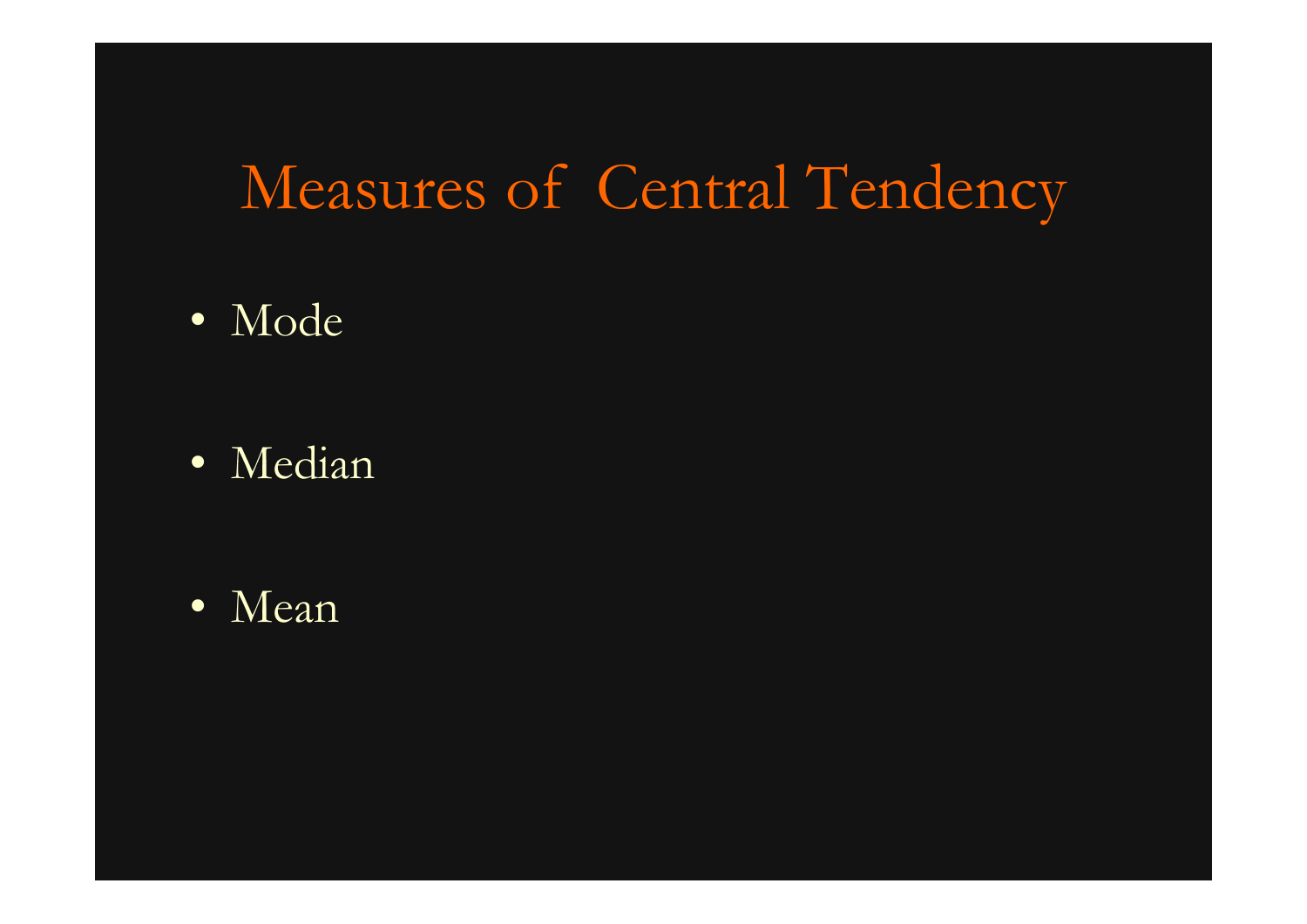#### The Mode

• The most frequently occurring score.

• Typically useful in describing central in tendency when the scores reflect a *nominal scale* of measurement.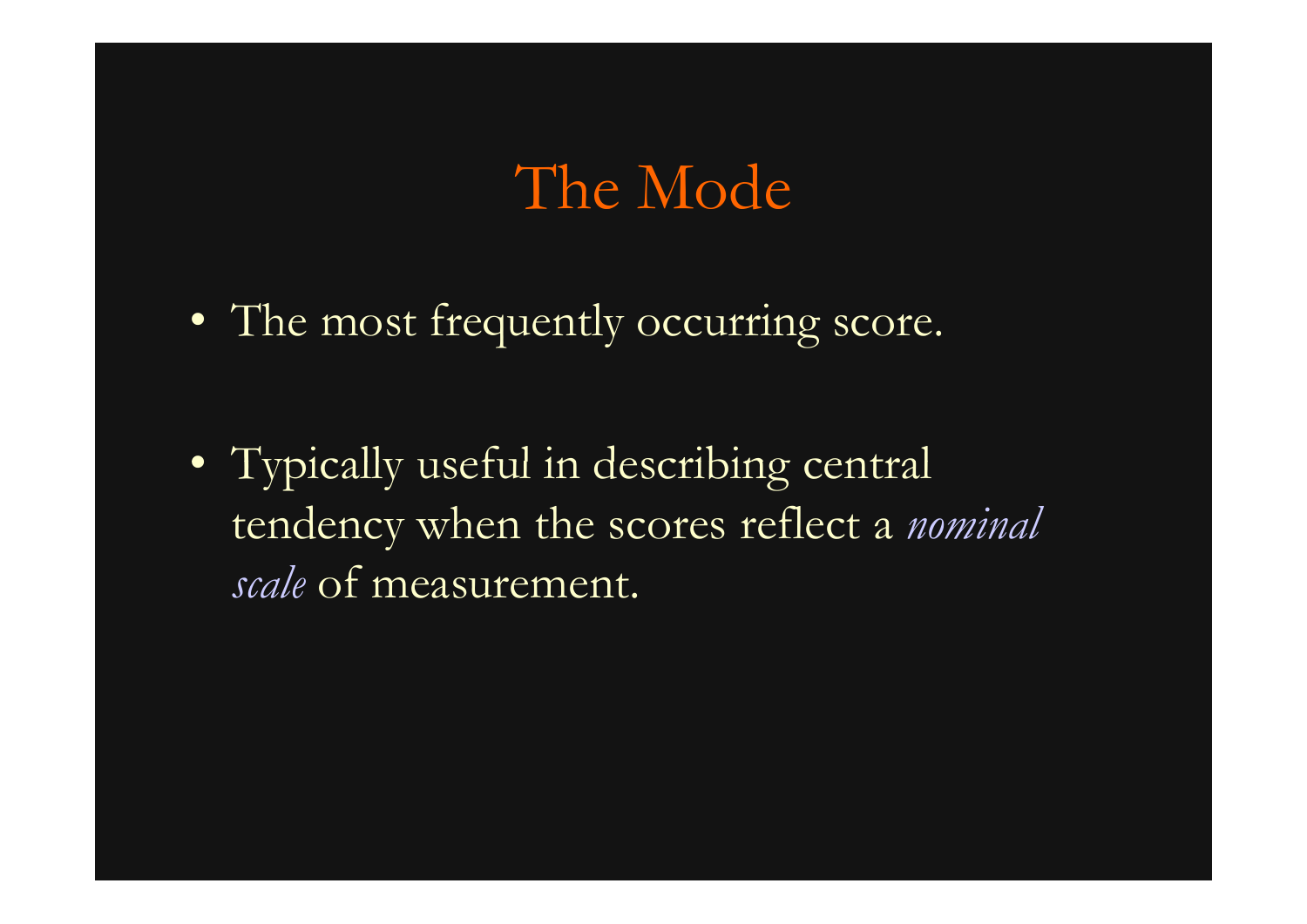#### The Mode

• It does not make sense to take the average in nominal data.

– Gender: 67 males --- 1

50 females ---- 2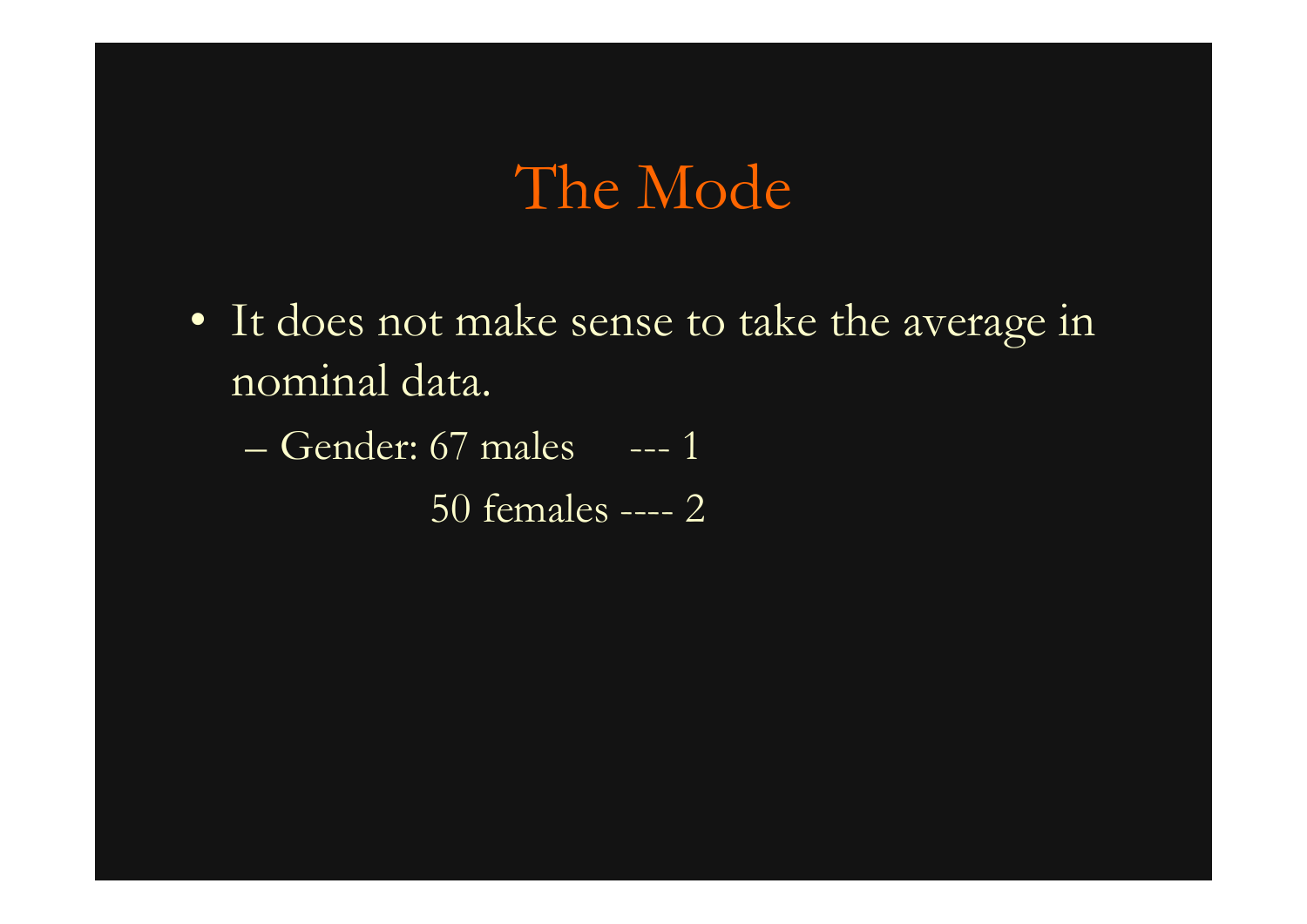

#### 1 What is the mode?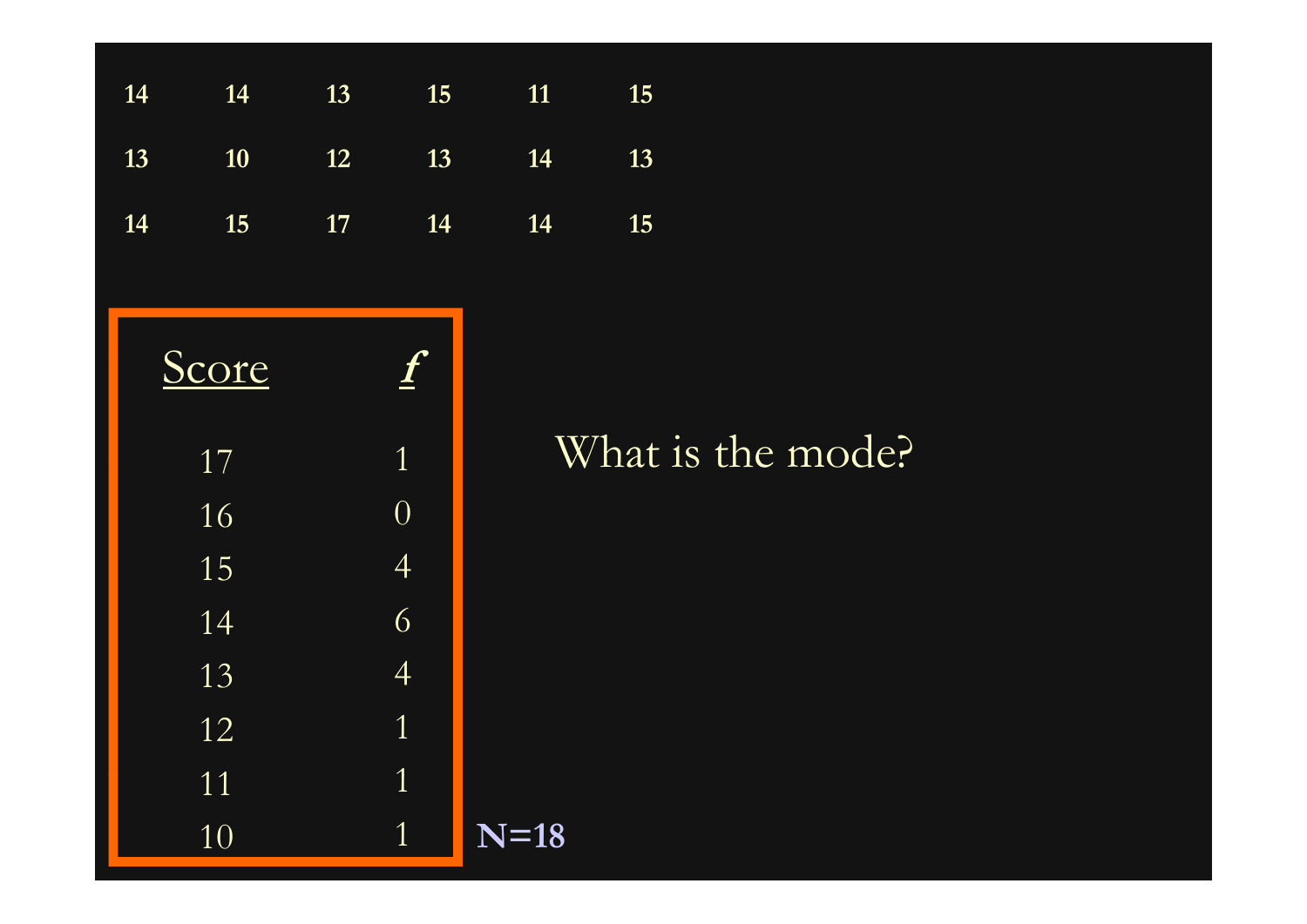### Unimodal Distributions

When a polygon has one hump (such as on the normal curve) the distribution is called **unimodal.**

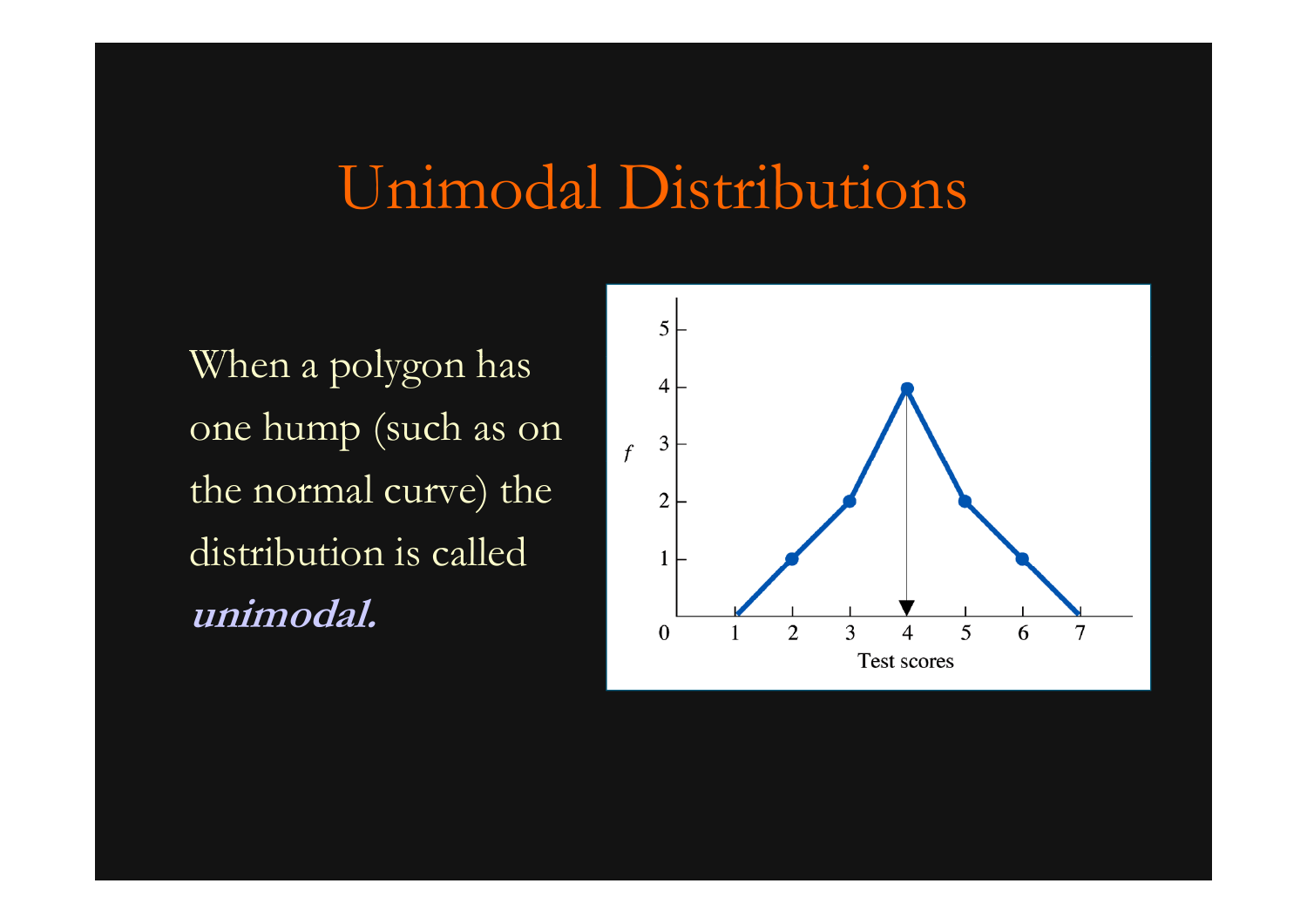| 11<br>12 | 15               | 13 | 14        | 14 |
|----------|------------------|----|-----------|----|
| 12<br>13 | 13               | 12 | <b>10</b> | 15 |
| 15<br>12 | 12               | 17 | 15        | 15 |
|          |                  |    |           |    |
|          | $\boldsymbol{f}$ |    | Score     |    |
| What     | $\overline{1}$   |    | 17        |    |
|          | $\overline{0}$   |    | 16        |    |
|          | 5                |    | 15        |    |
|          | $\overline{2}$   |    | 14        |    |
|          | $\overline{3}$   |    | 13        |    |
|          | 5                |    | 12        |    |
|          | $\overline{1}$   |    | 11        |    |
| $N=18$   | $\mathbf{1}$     |    | 10        |    |

#### 1 What is the mode?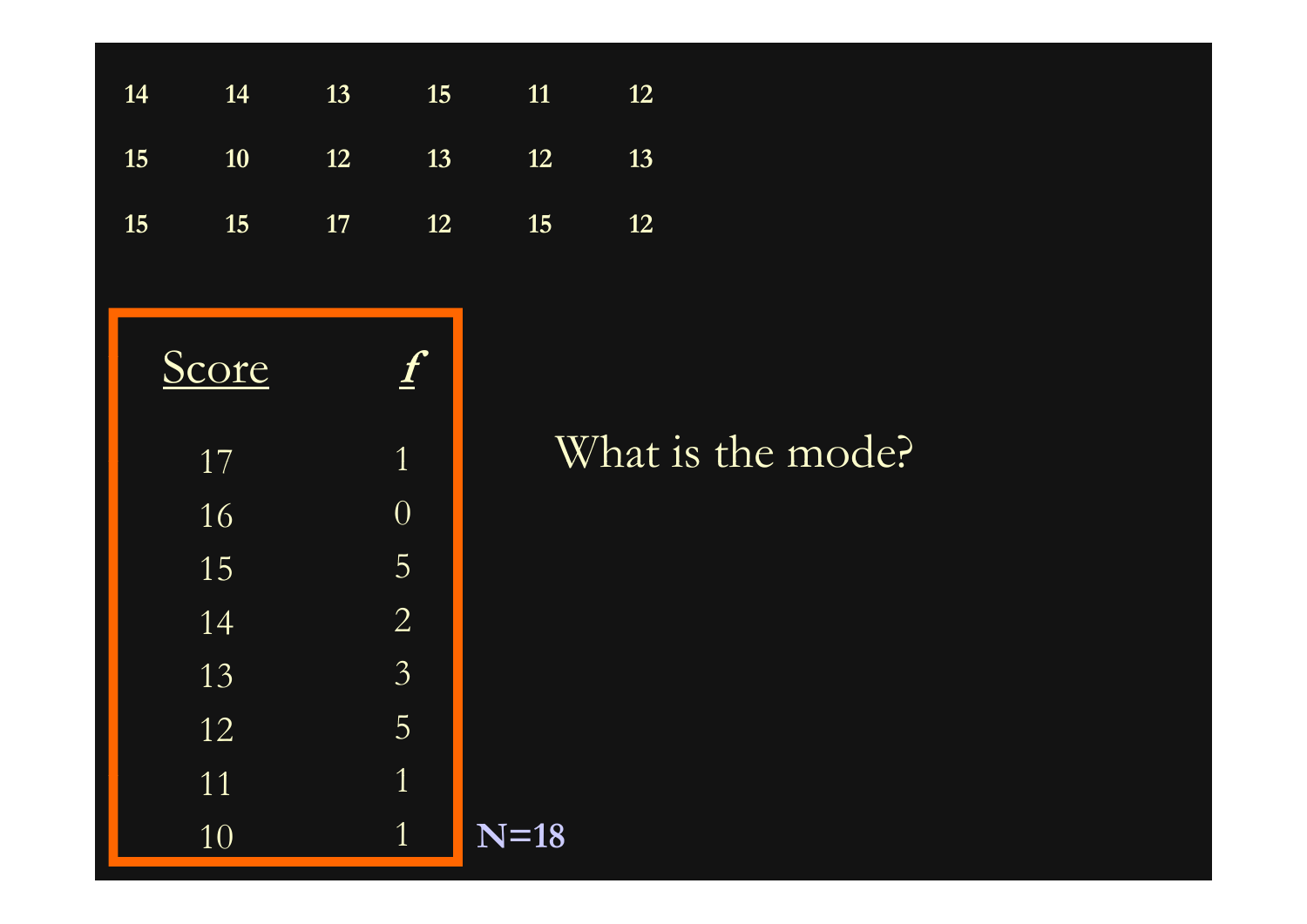### Bimodal Distributions

When a distribution has two scores that are most frequently occurring, it is calle d **bimodal***.*

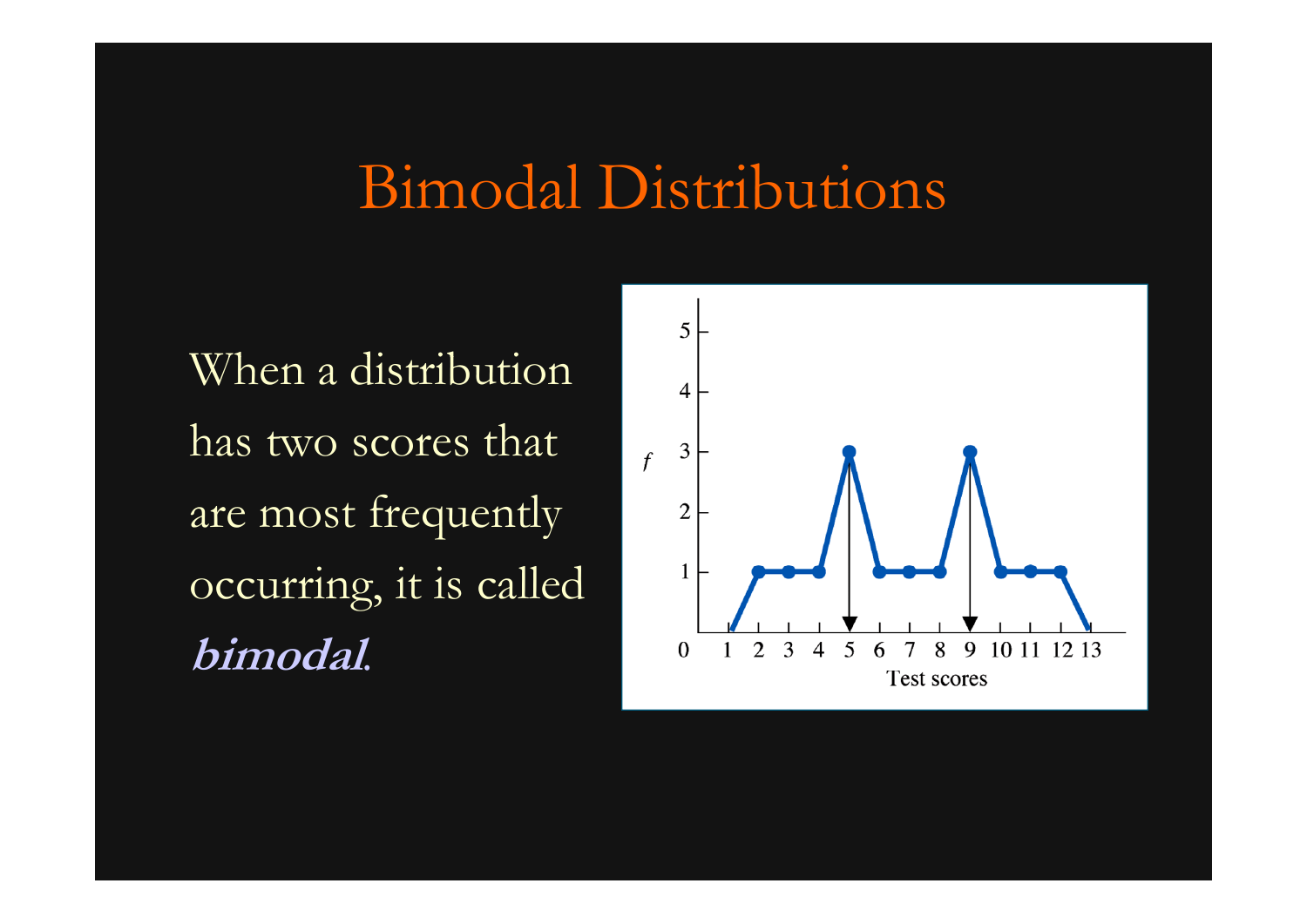# Example



#### What is the mode?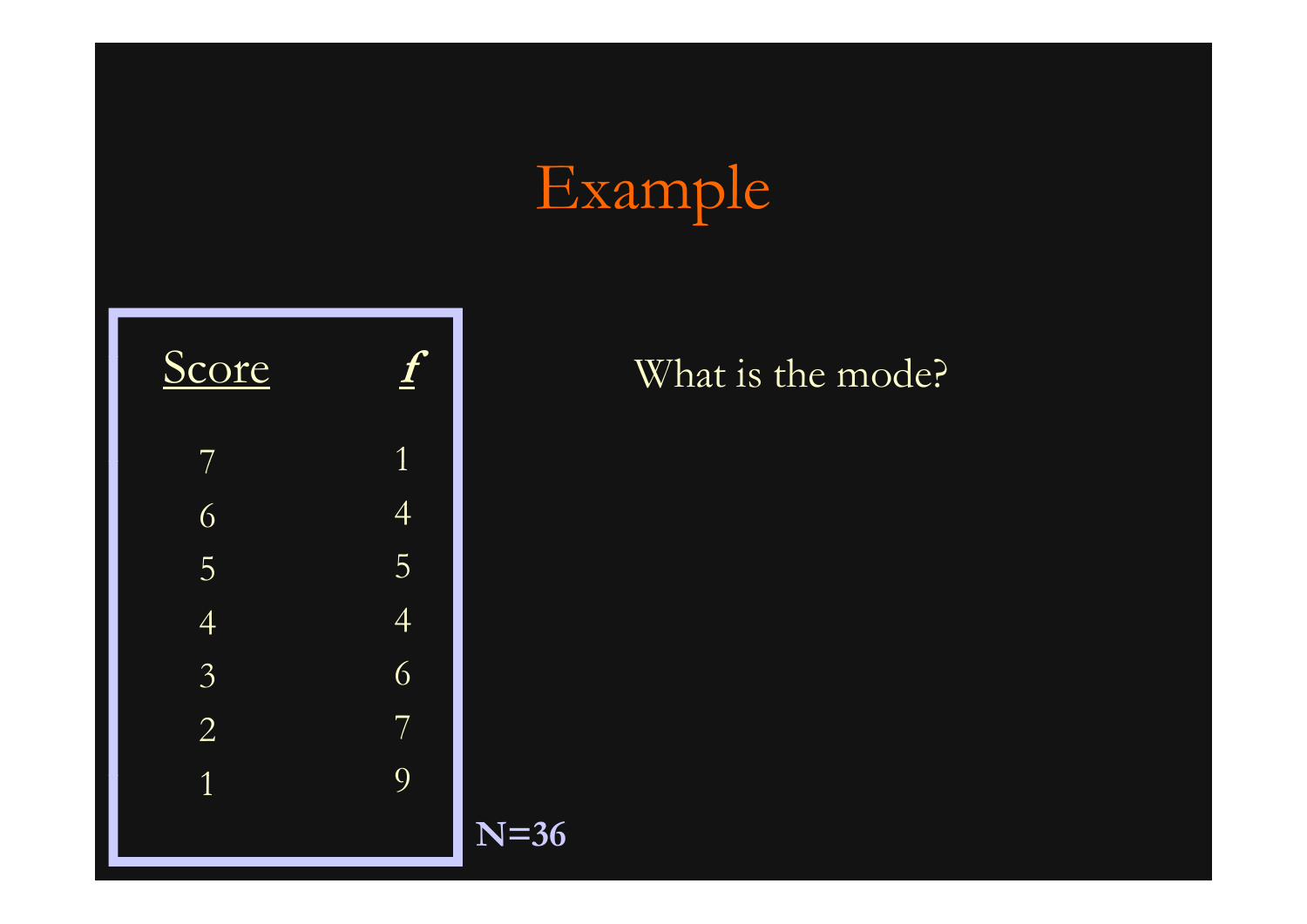### Uses of The Mode

• In nominal data

– Since we cannot use mean or median

• Also in ordinal, interval or ratio data, along with mean and median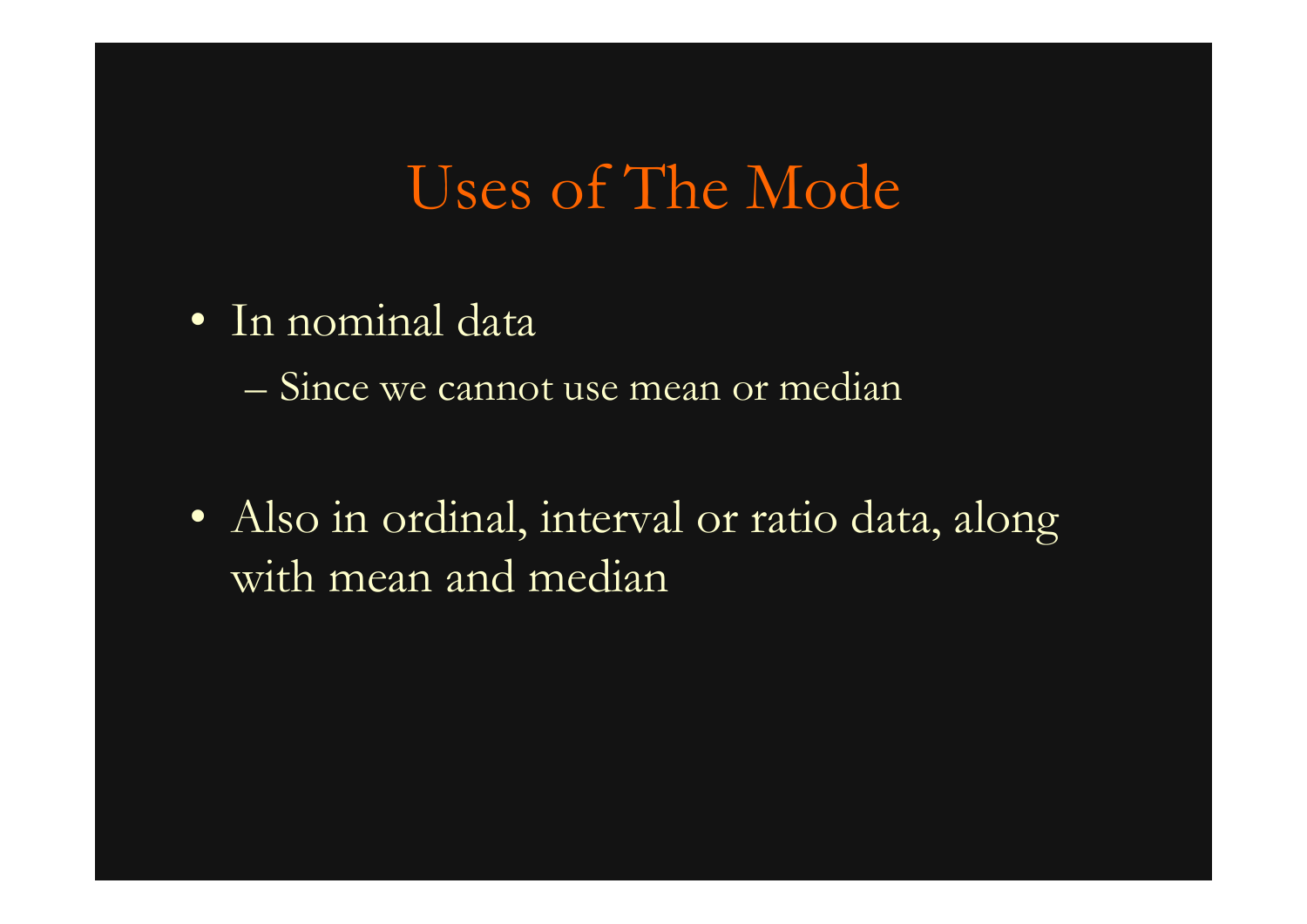### Problems with The Mode

- Gives us limited information about a distribution
	- Might be misleading
	- EXP: 7 7 7 20 20 21 22 22 23 24
		- What is the mode here?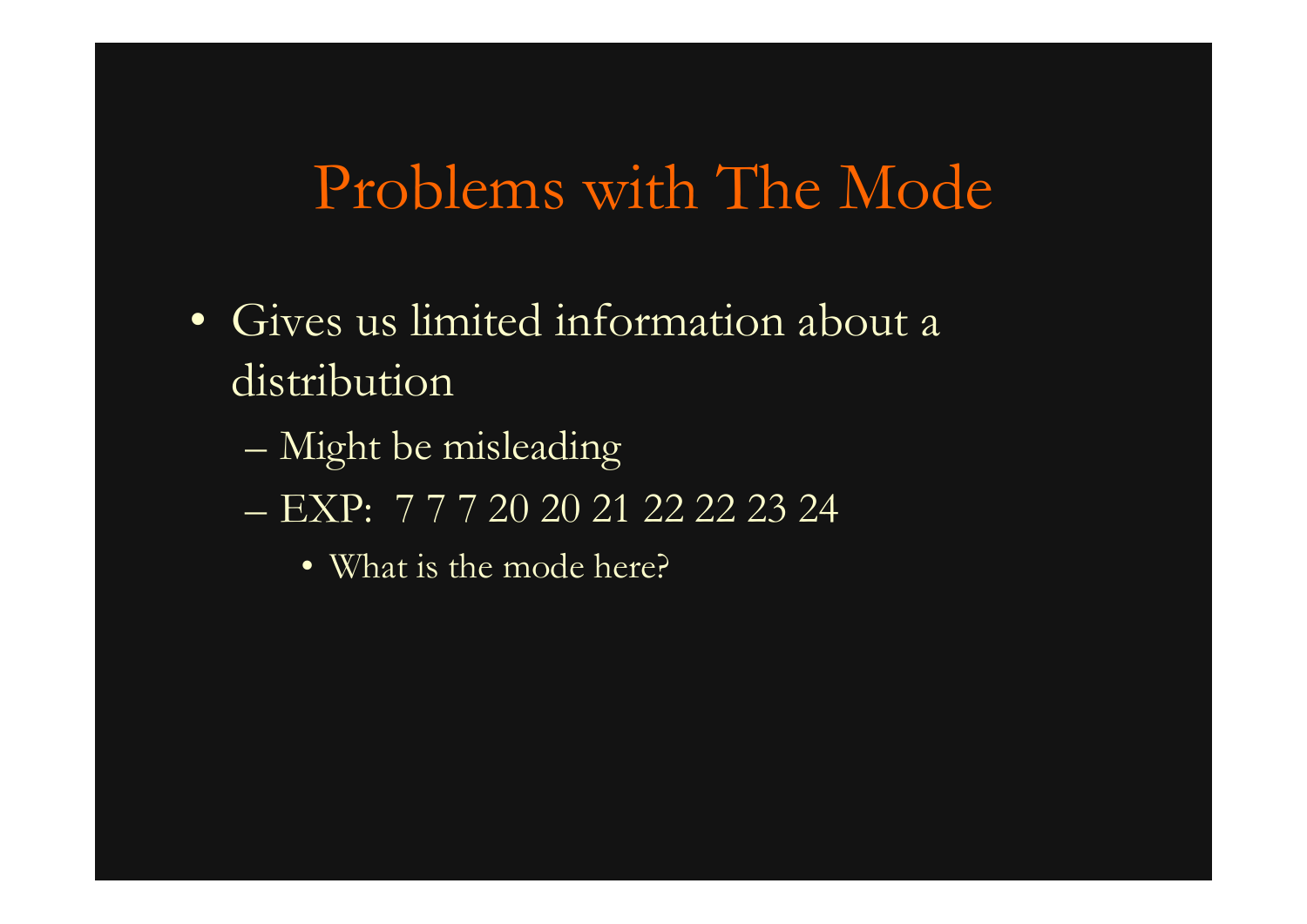## The Median (Mdn)

• The score at the 50th percentile, (in the middle)

• Used to summarize ordinal or highly skewed interval or ratio scores.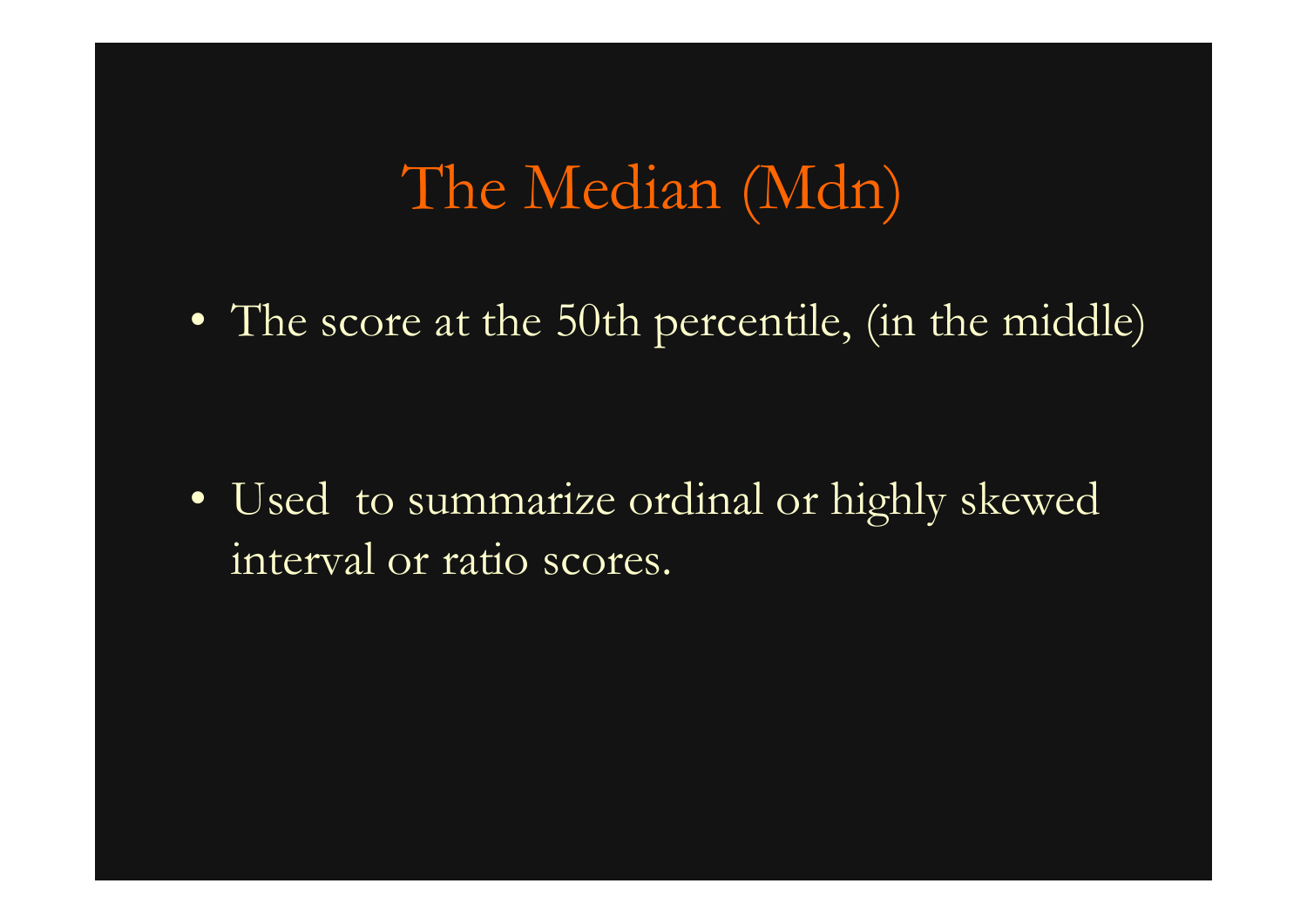## Determining the Median

- When data are normally distributed, the median is the same score as the mode.
- When data are not normally distributed, follow the following procedure:
	- Arrange the scores from highest to the lowest.
	- If there are an odd number of scores, the median is the score in the middle position.
	- If there are an even number of scores, the median is the average of the two scores in the middle.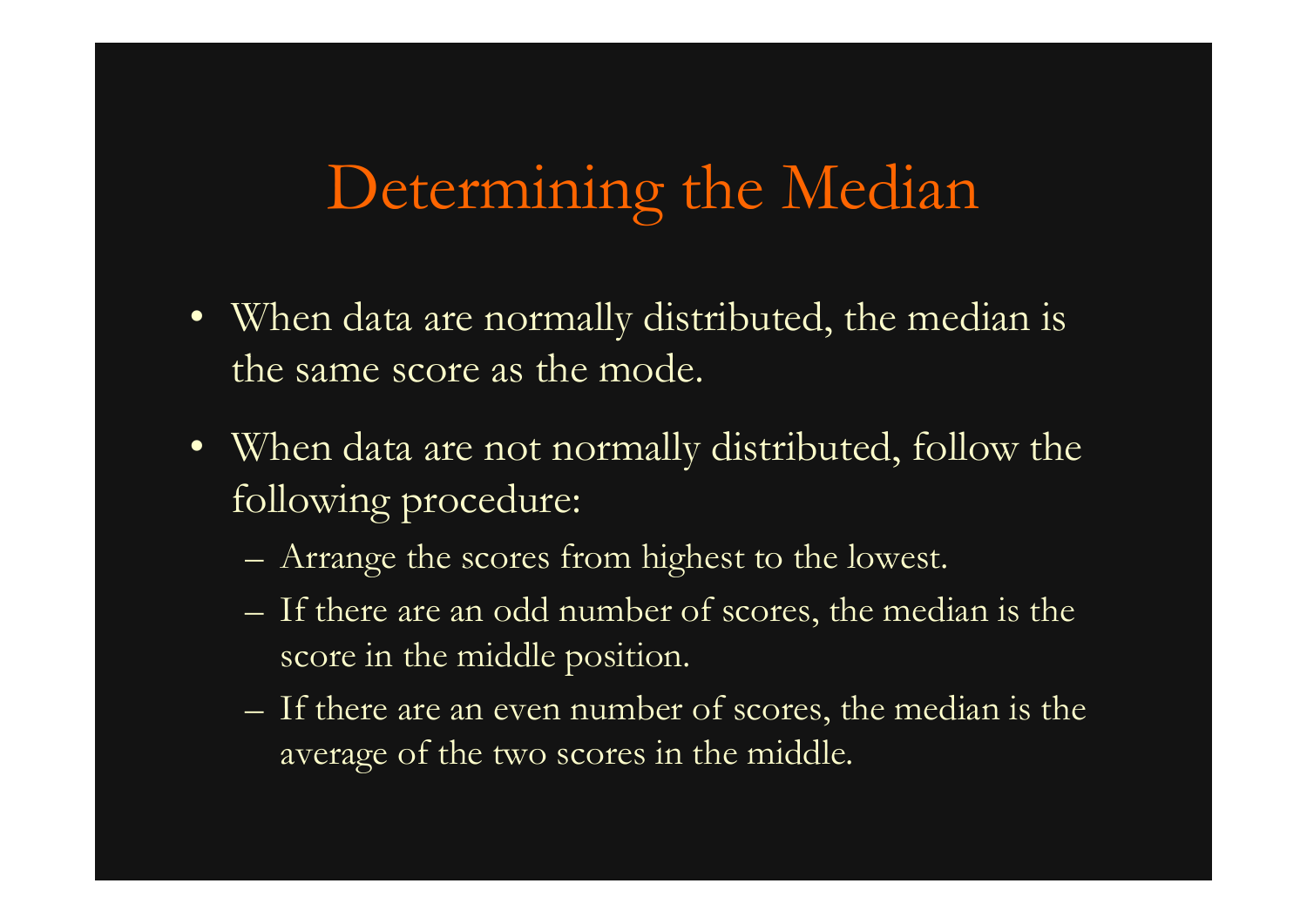### The Median (Mdn)

- A better measure of central tendency than mode Only one score can be the median
	- $-$  It will always be around where the most scores are.
- EXP: 1 2 3 3 4 7 9 10 11
- EXP: 1 2 3 3 4 6 7 9 10 11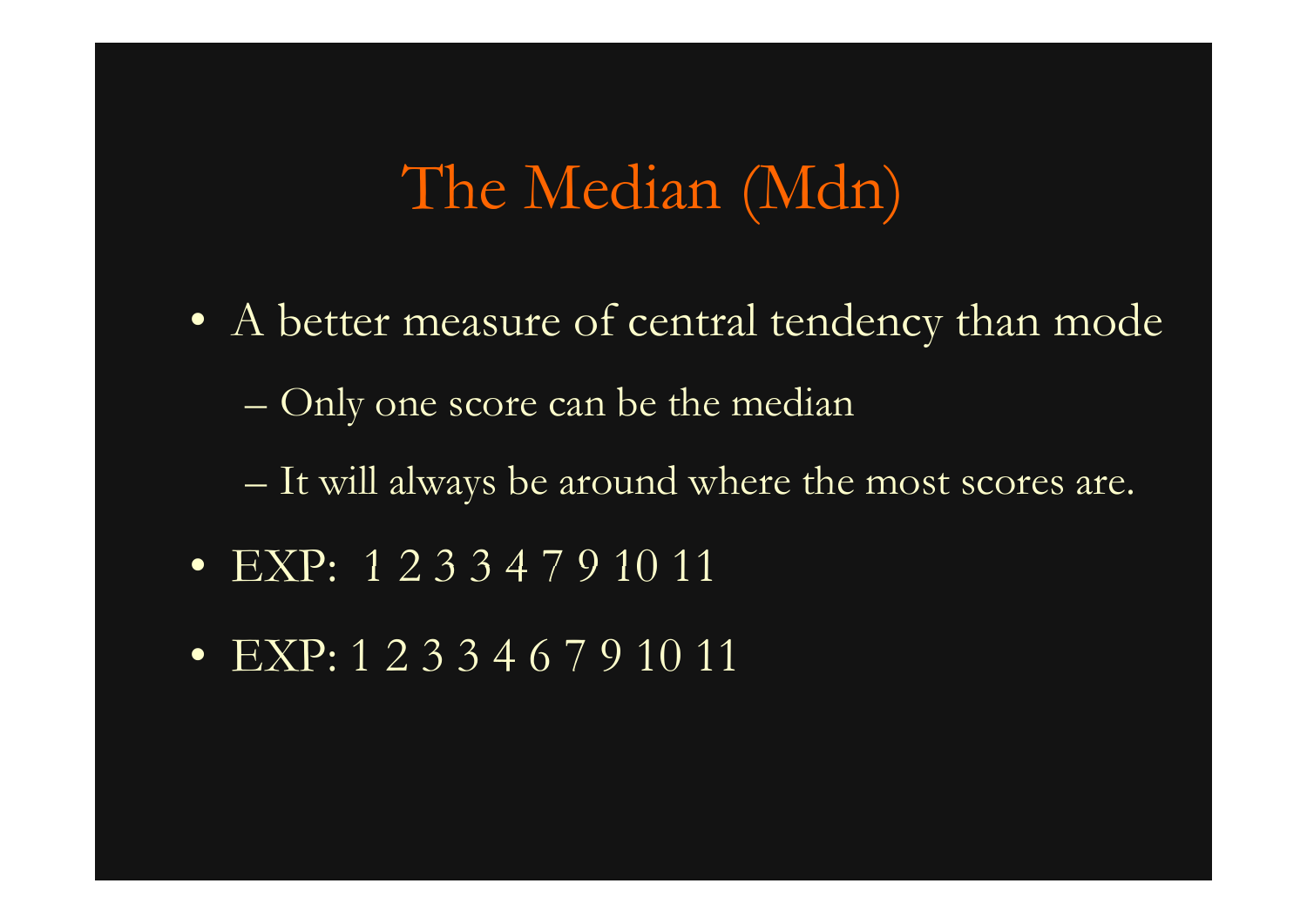

#### 1 What is the median?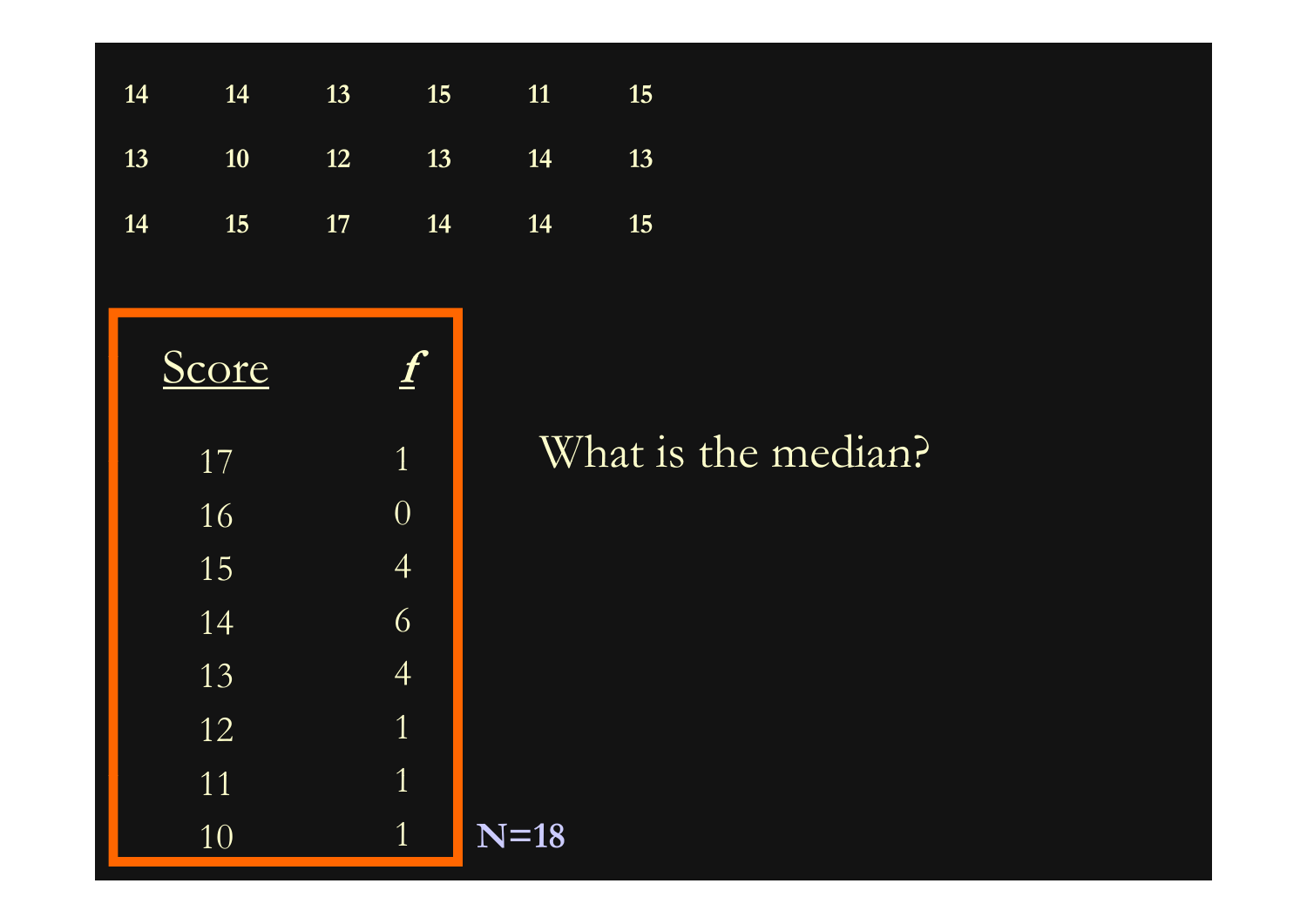#### The Mean

- The score located at the mathematical center of a distribution
- Used to summarize interval or ratio data in situations when the distribution is symmetrical and unimodal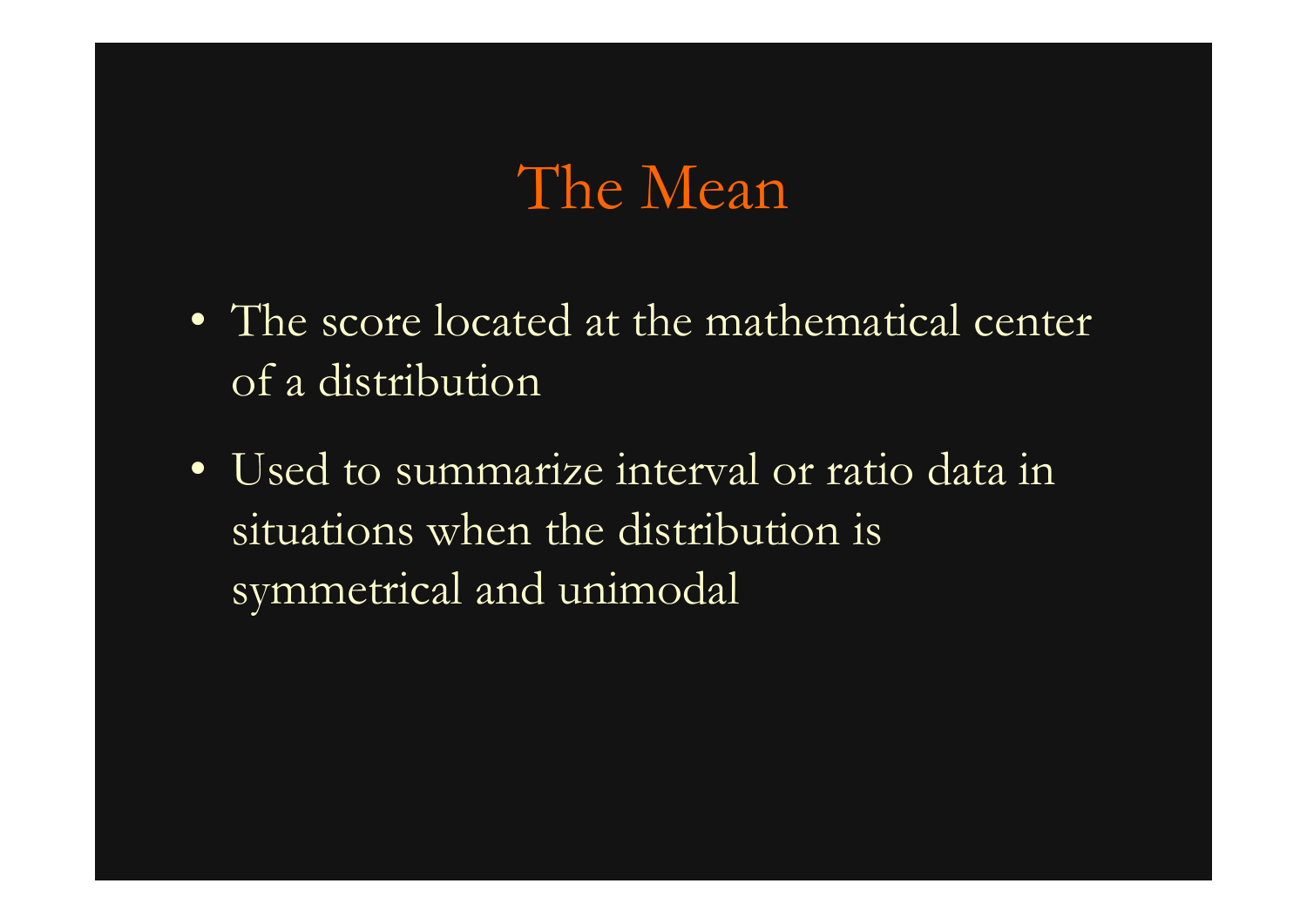# Determining the Mean

• The formula for the sample mean is

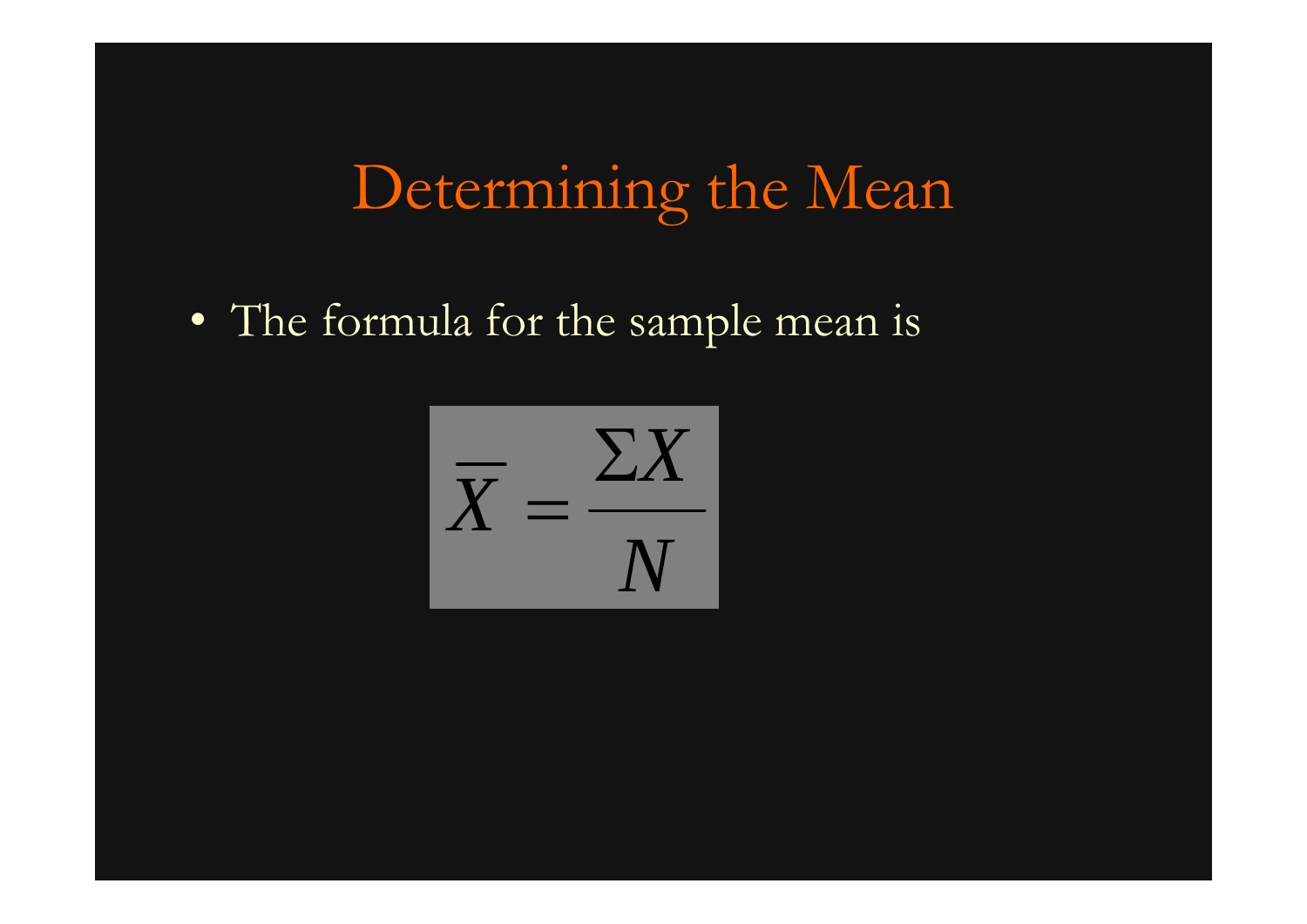| 11<br>15               | 15               | 13 | 14    | 14 |
|------------------------|------------------|----|-------|----|
| 14<br>13               | 13               | 12 | 10    | 13 |
| 14<br>15               | 14               | 17 | 15    | 14 |
|                        |                  |    |       |    |
|                        | $\boldsymbol{f}$ |    | Score |    |
| Wha                    | $\mathbf{1}$     |    | 17    |    |
|                        | $\overline{0}$   |    | 16    |    |
|                        | $\overline{4}$   |    | 15    |    |
|                        | 6                |    | 14    |    |
|                        | $\overline{4}$   |    | 13    |    |
|                        | $\overline{1}$   |    | 12    |    |
|                        | $\mathbf{1}$     |    | 11    |    |
| $\overline{\bf N}$ =18 | $\mathbf{1}$     |    | 10    |    |

#### 1 What is the mean?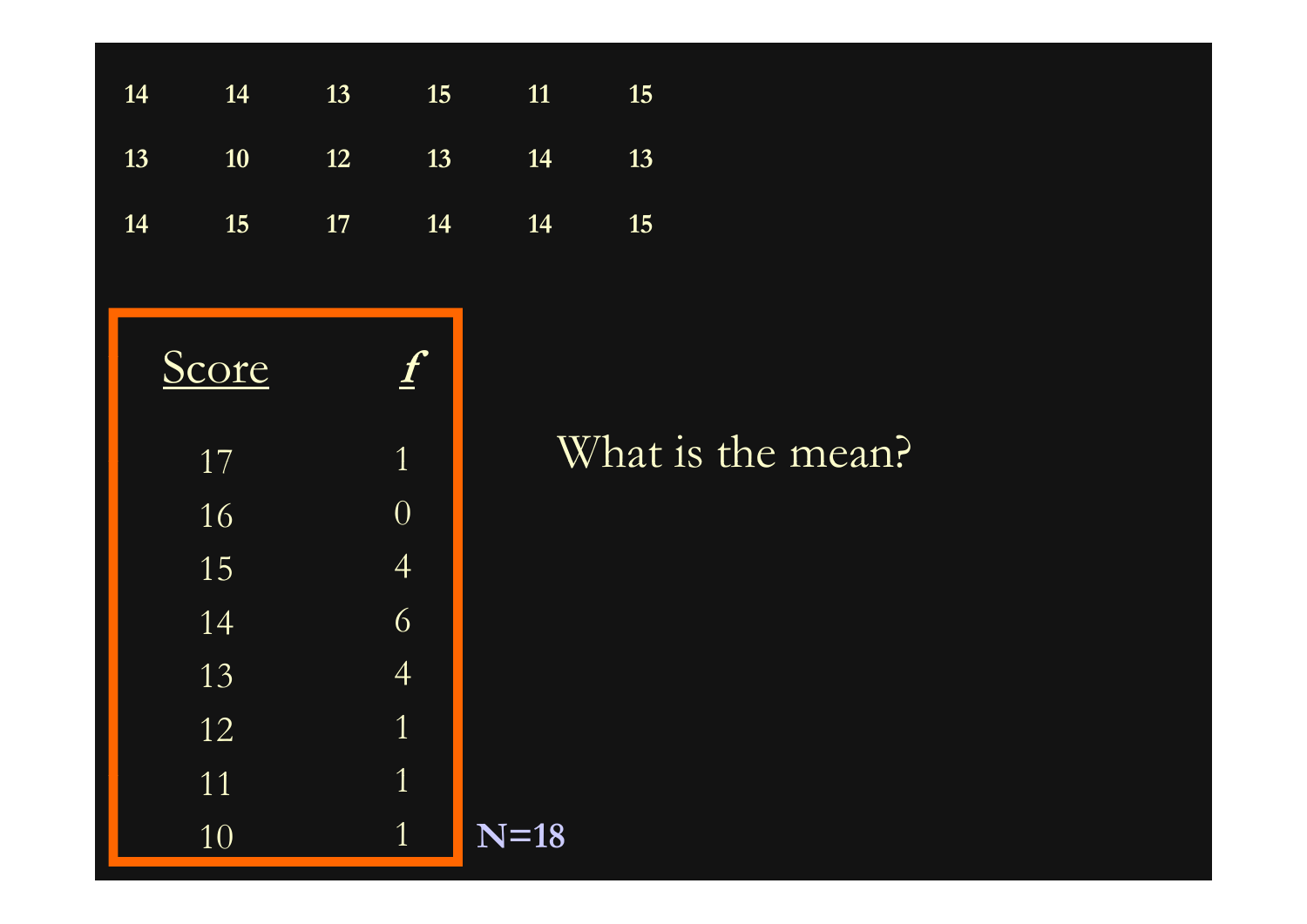Central Tendency and Normal Distributions

On <sup>a</sup> perfect normal distribution all three measures of central tendency are located at t he same score.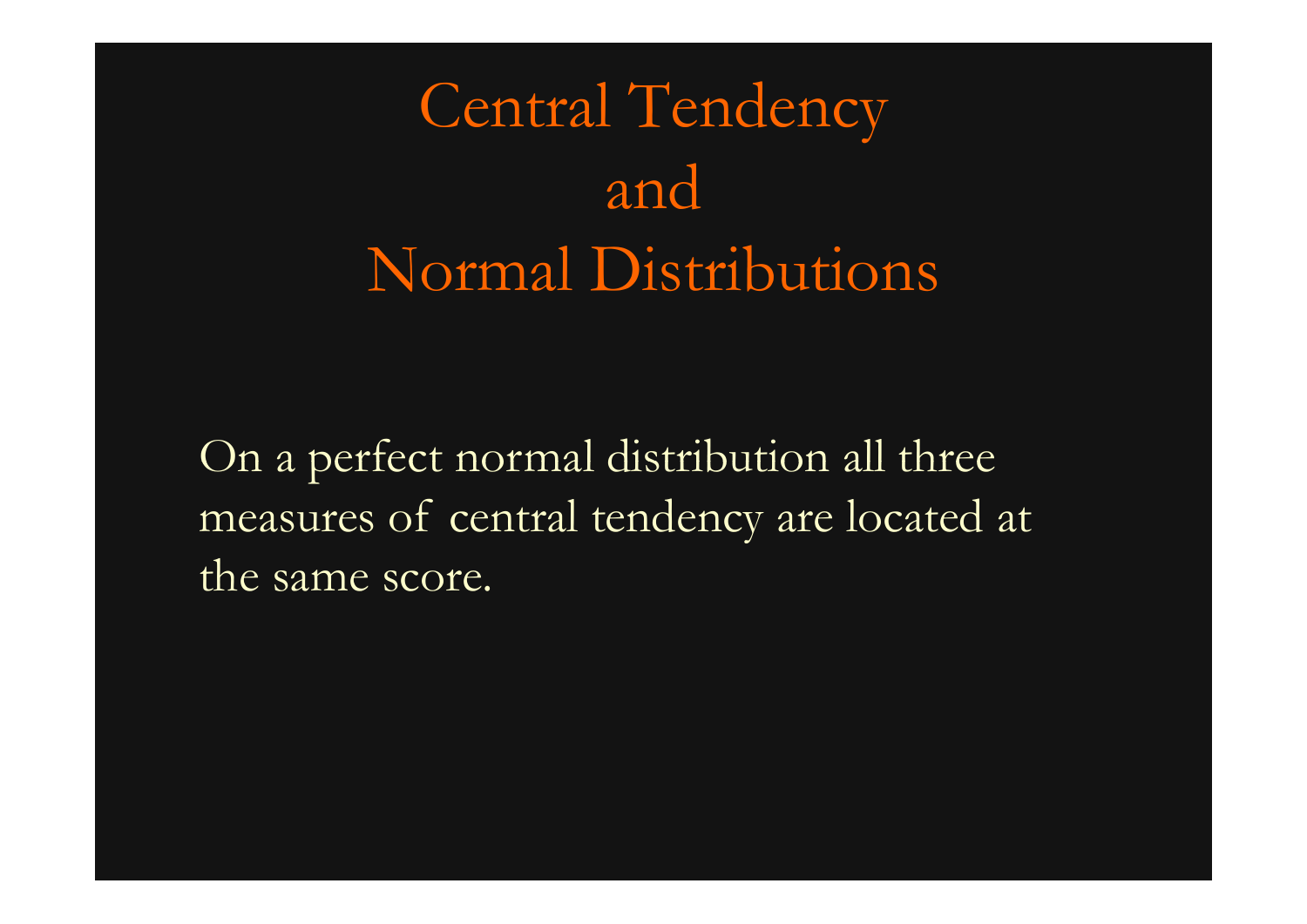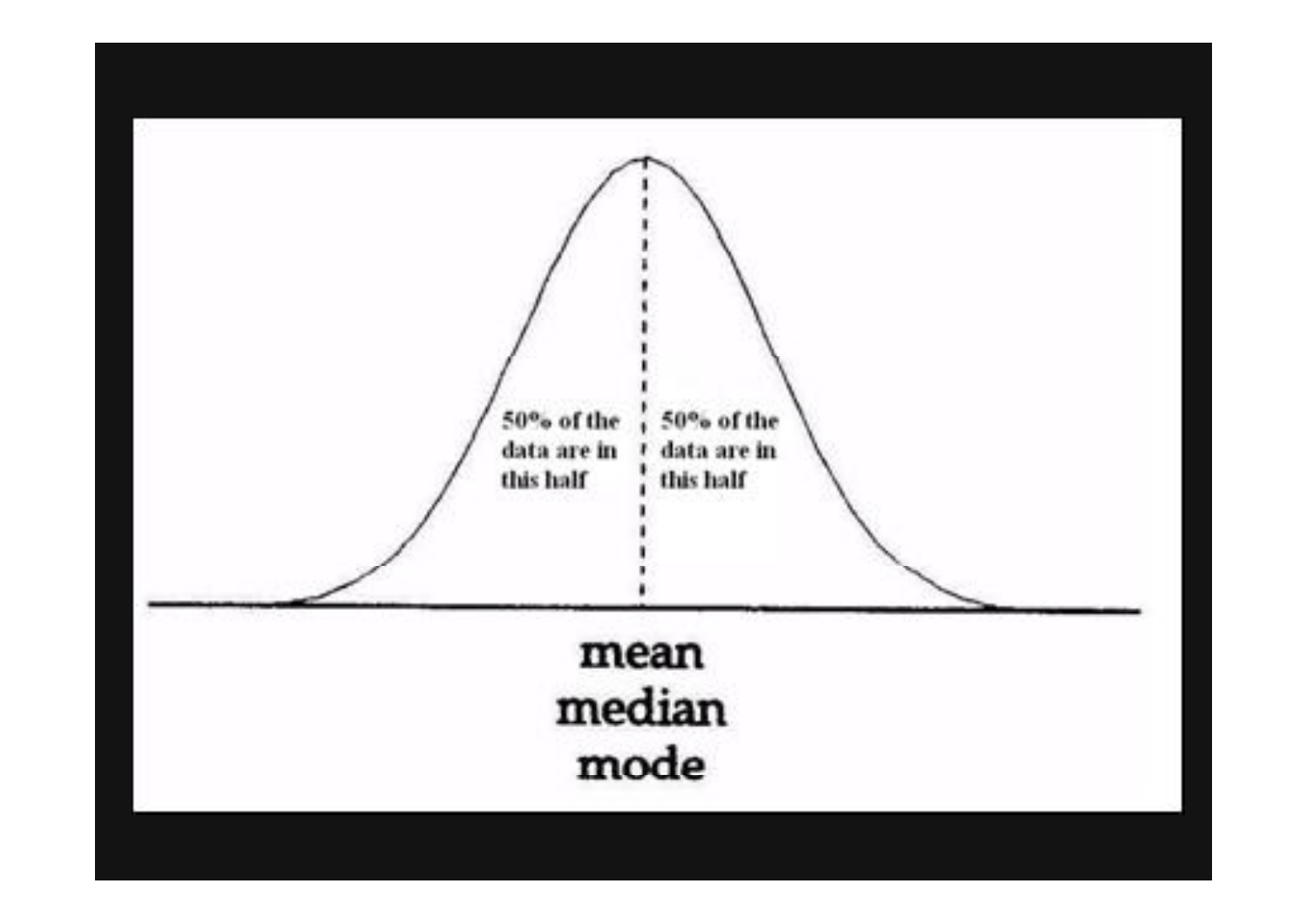# Central Tendency

- Measures of Central Tendency: – **Mean**
	- - The sum of all scores divided by the number of scores.
	- **Median**
		- The score in the middle when the scores are ordered.
	- **Mode**
		- The most frequent score.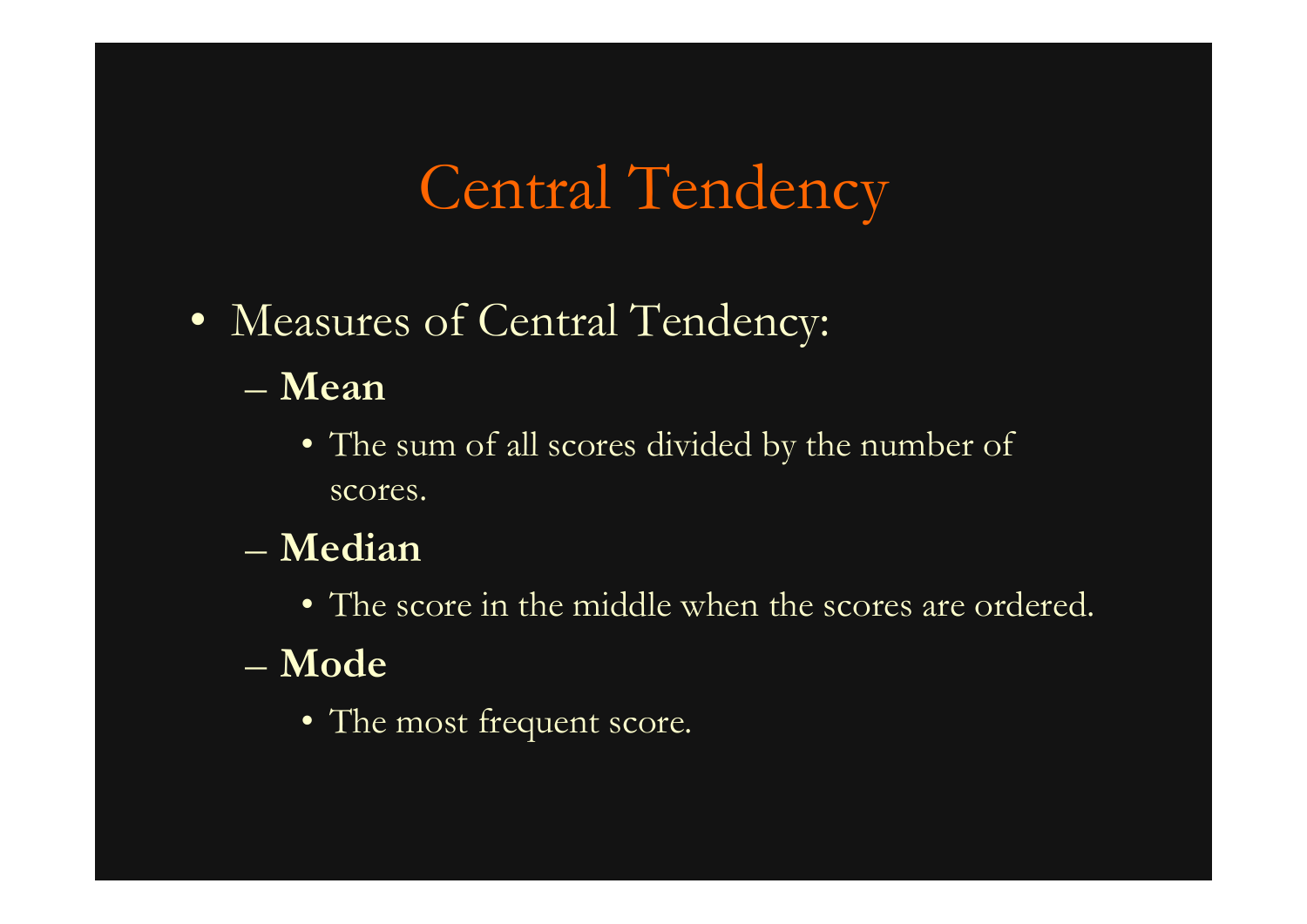# Central Tendency and Skewed Distributions

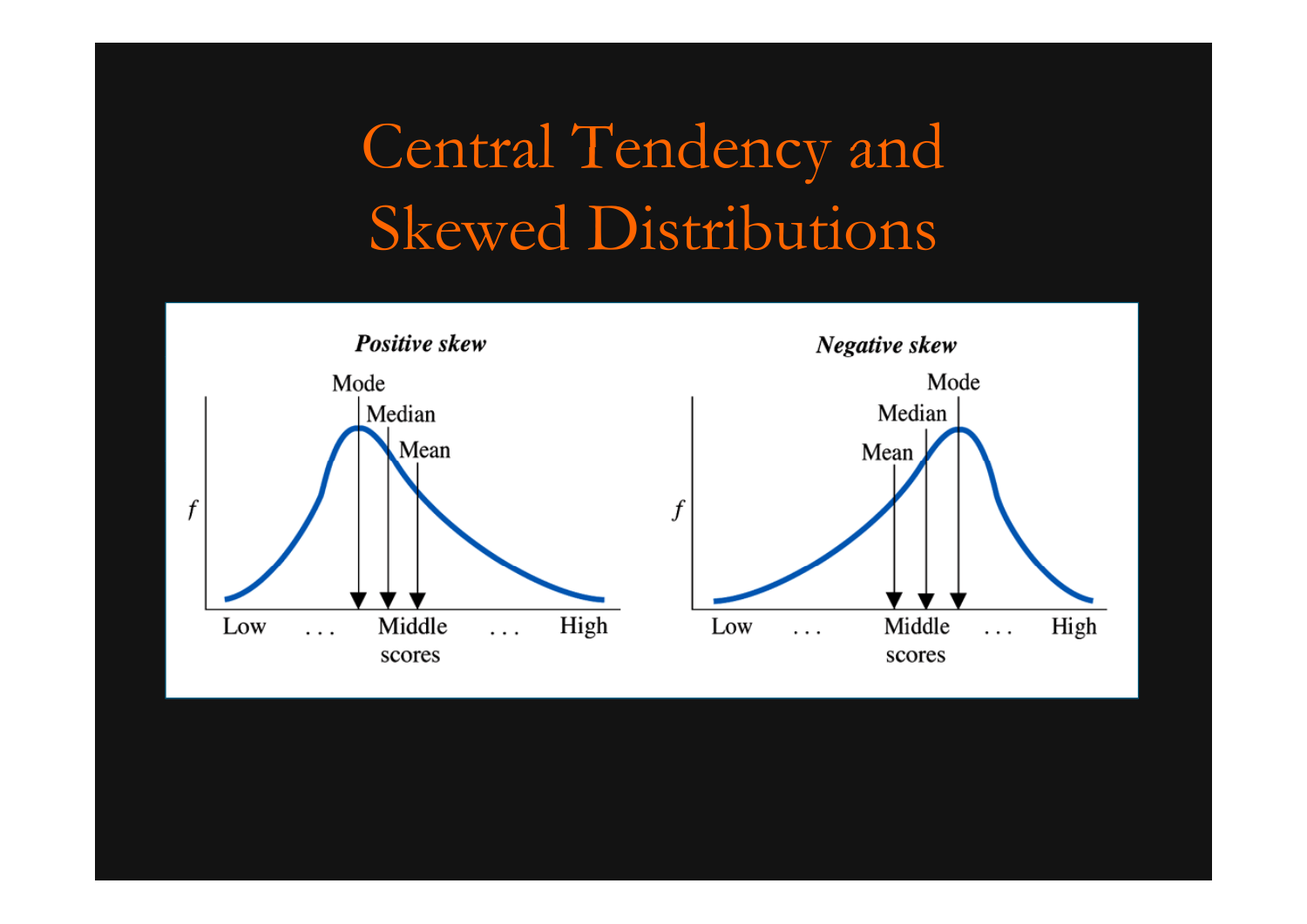| Measurement<br><b>Scale</b> | <b>Measures</b><br>you<br><b>CAN</b> use | <b>Best Measure of the</b><br>"Middle"        |
|-----------------------------|------------------------------------------|-----------------------------------------------|
| Nominal                     | Mode                                     | Mode                                          |
| Ordinal                     | Mode<br>Median                           | Median                                        |
| Interval                    | Mode<br>Median<br>Mean                   | Symmetrical data: Mean<br>Skewed data: Median |
| Ratio                       | Mode<br>Median<br>Mean                   | Symmetrical data: Mean<br>Skewed data: Median |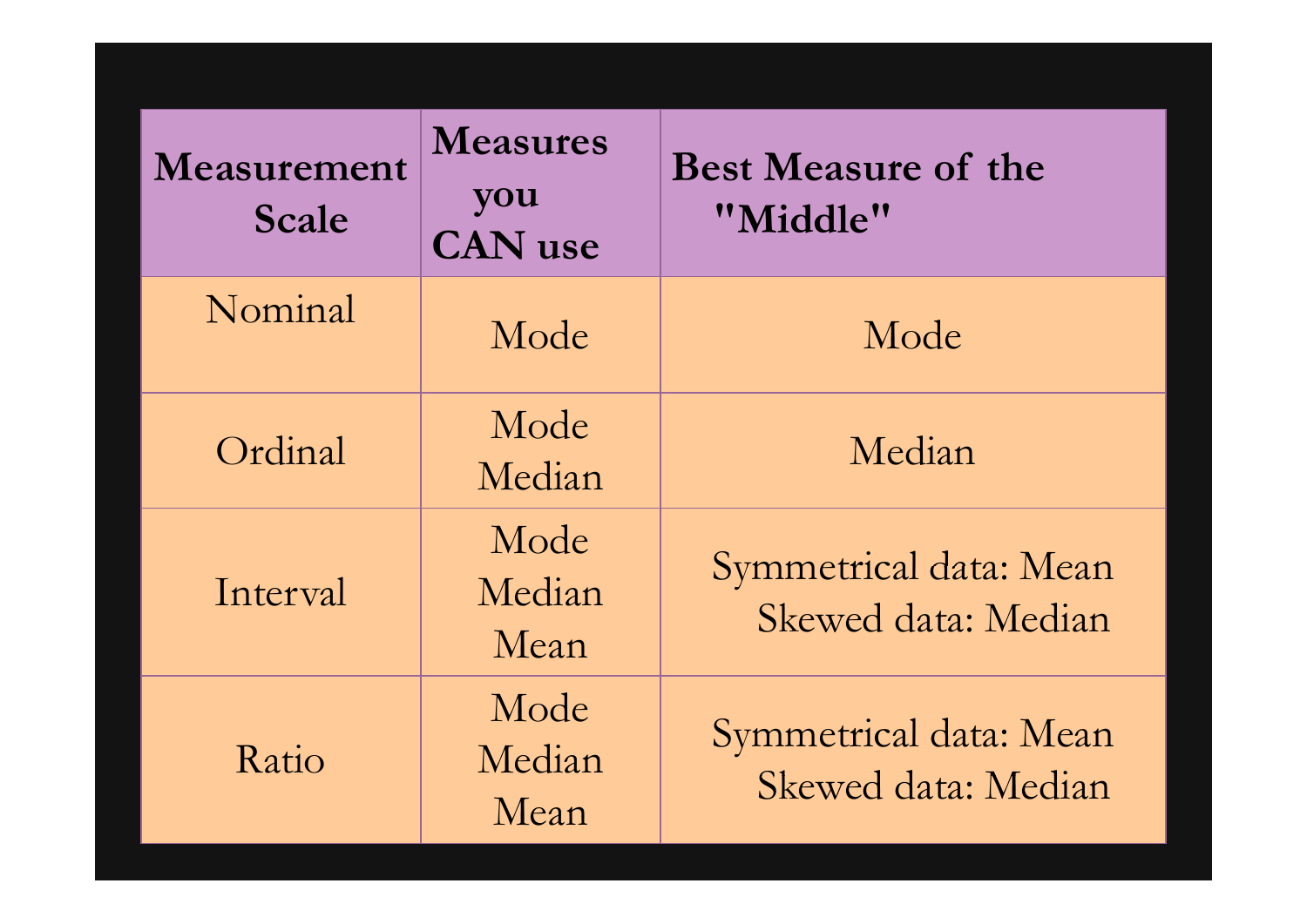**Deviations Around the Mean**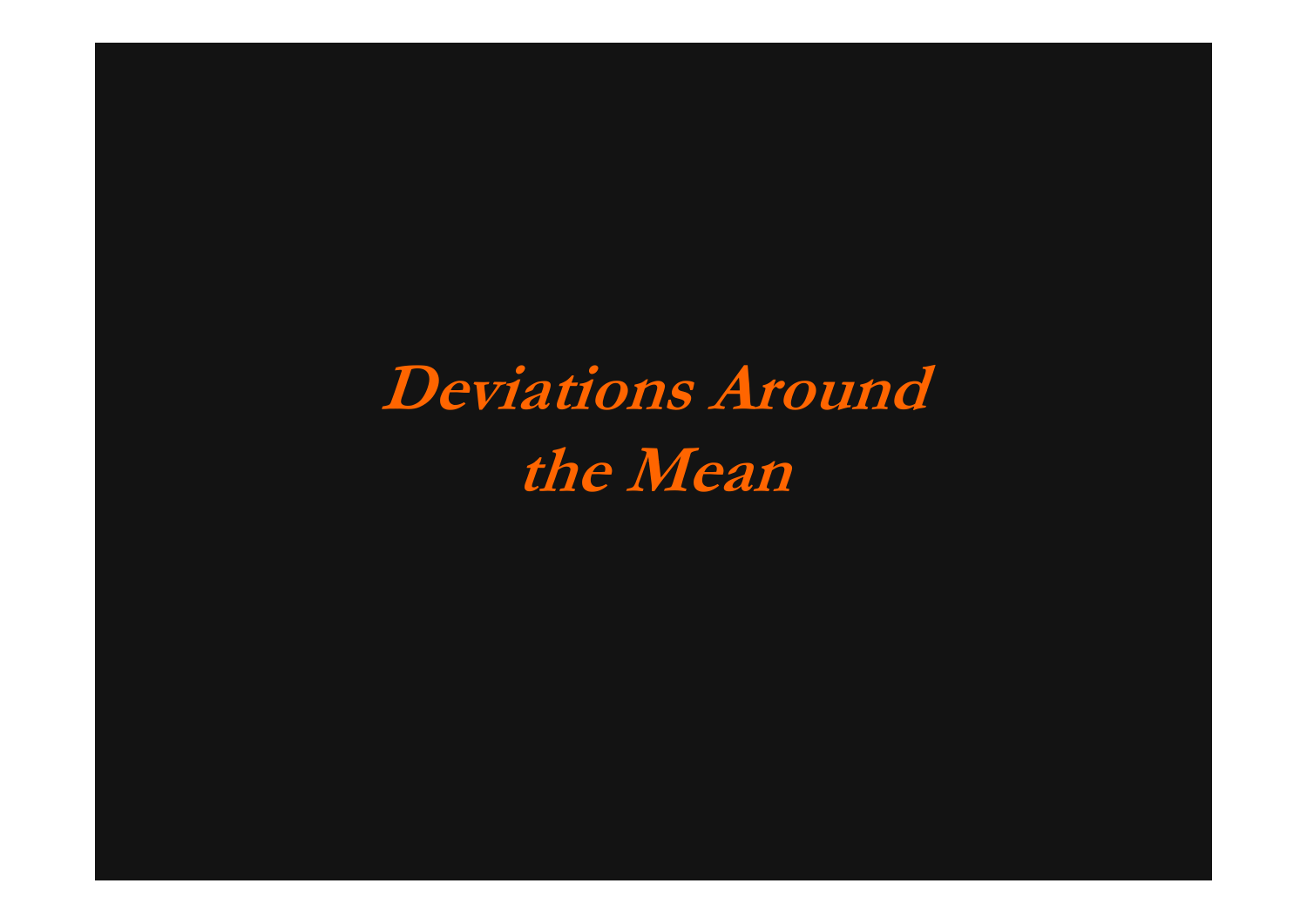#### Deviations

• A score's **deviation** is the distance separate the score from the mean

$$
-\boxed{\sum = (X - X^{bar})}
$$

• The sum of the deviations around the mean always equals 0.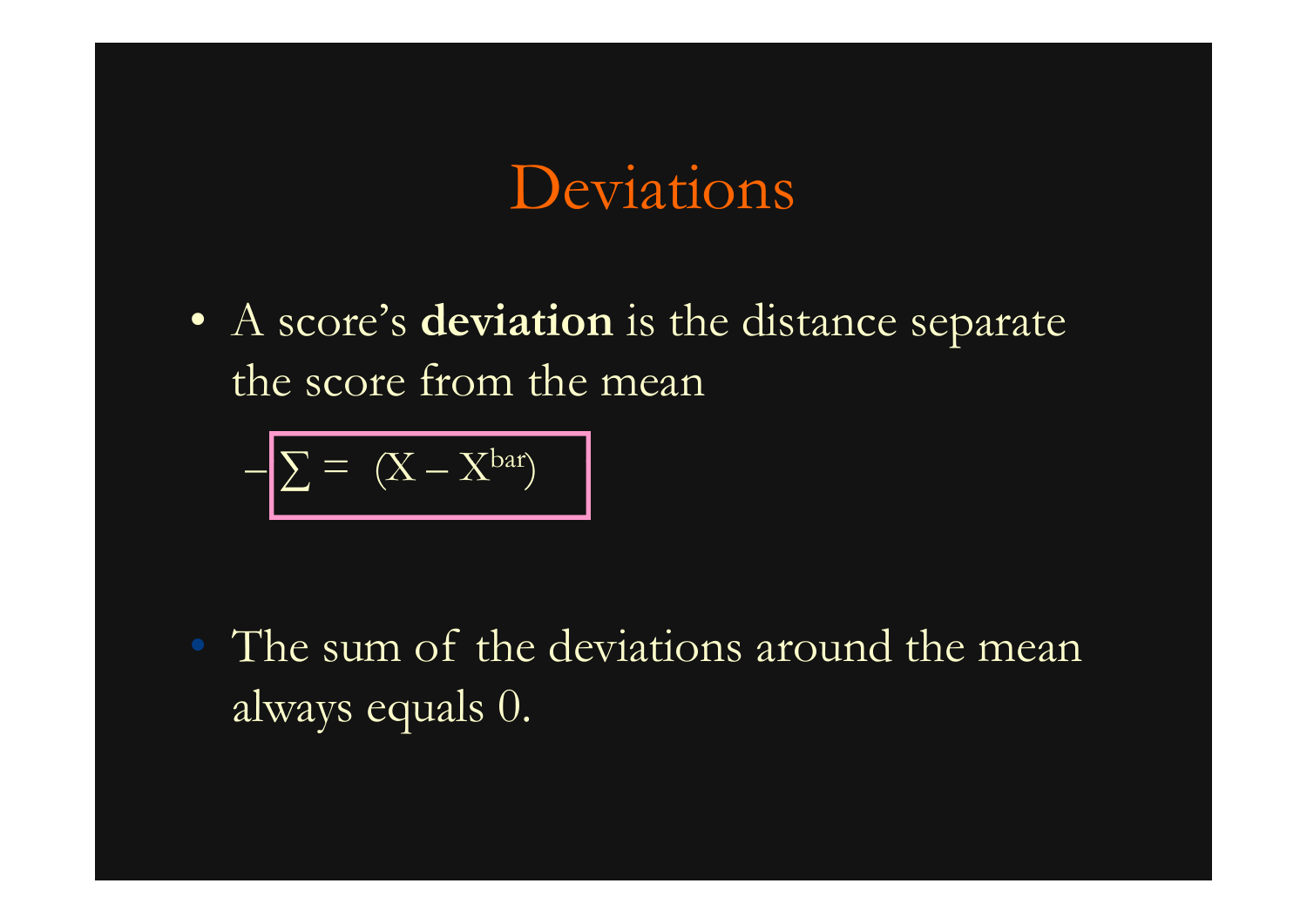#### More About Deviations

- ( *X* deviation (X-X<sup>bar</sup>) in When using the mean to predict scores, a deviation (X-X<sup>bar</sup>) indicates our error in<br>prediction.
- A deviation score indicates a raw score's location and frequency relative to the rest of the distribution.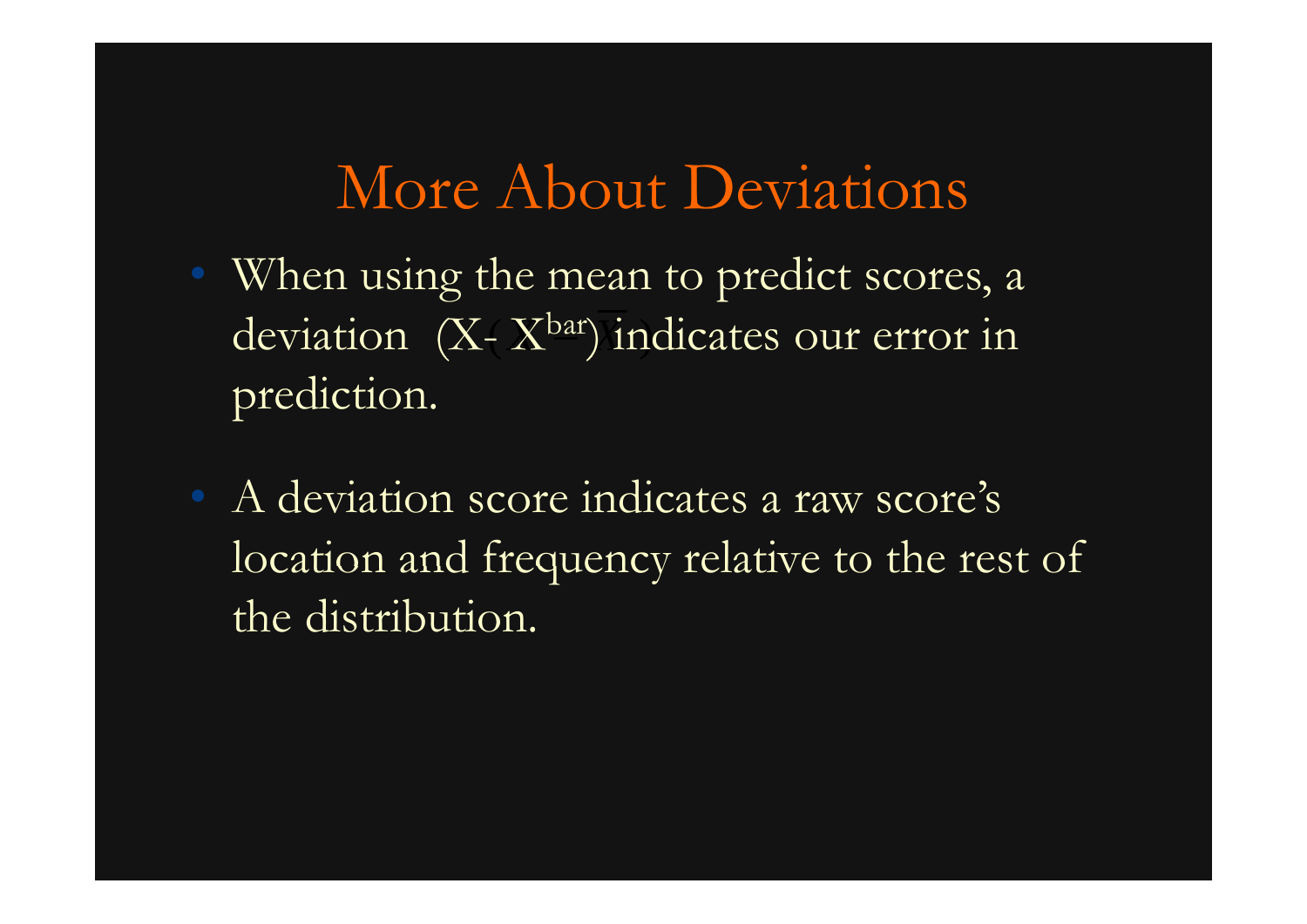# Example 1

- Find the mean, median and mode for the set of scores in the frequency distribution table below
	- $\rm \chi$  $\mathbf{f}$
	- 5 2
	- 43
	- 3 2
	- 2 2
	- 11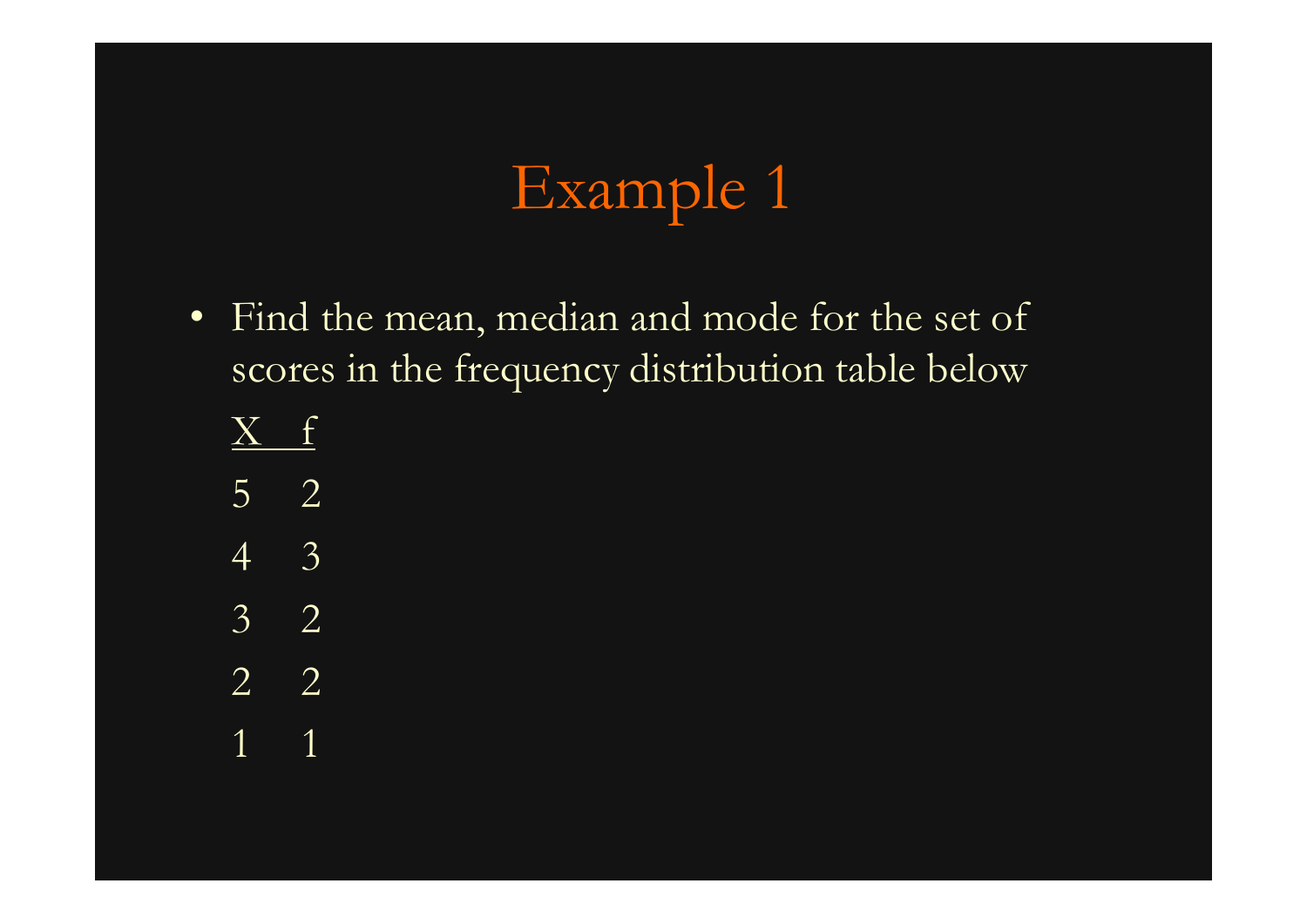# Example 2

- • The following data are representing verbal comprehension test scores of males and females.
- $\bullet$  Female: 26 25 24 24 23 23 22 22 21 21 21 20 20 Male: 20 19 18 17 22 21 21 26 26 26 23 23 22
- • Calculate mean, mode, median, for both males and females separately.
	- What kind of distribution is this?